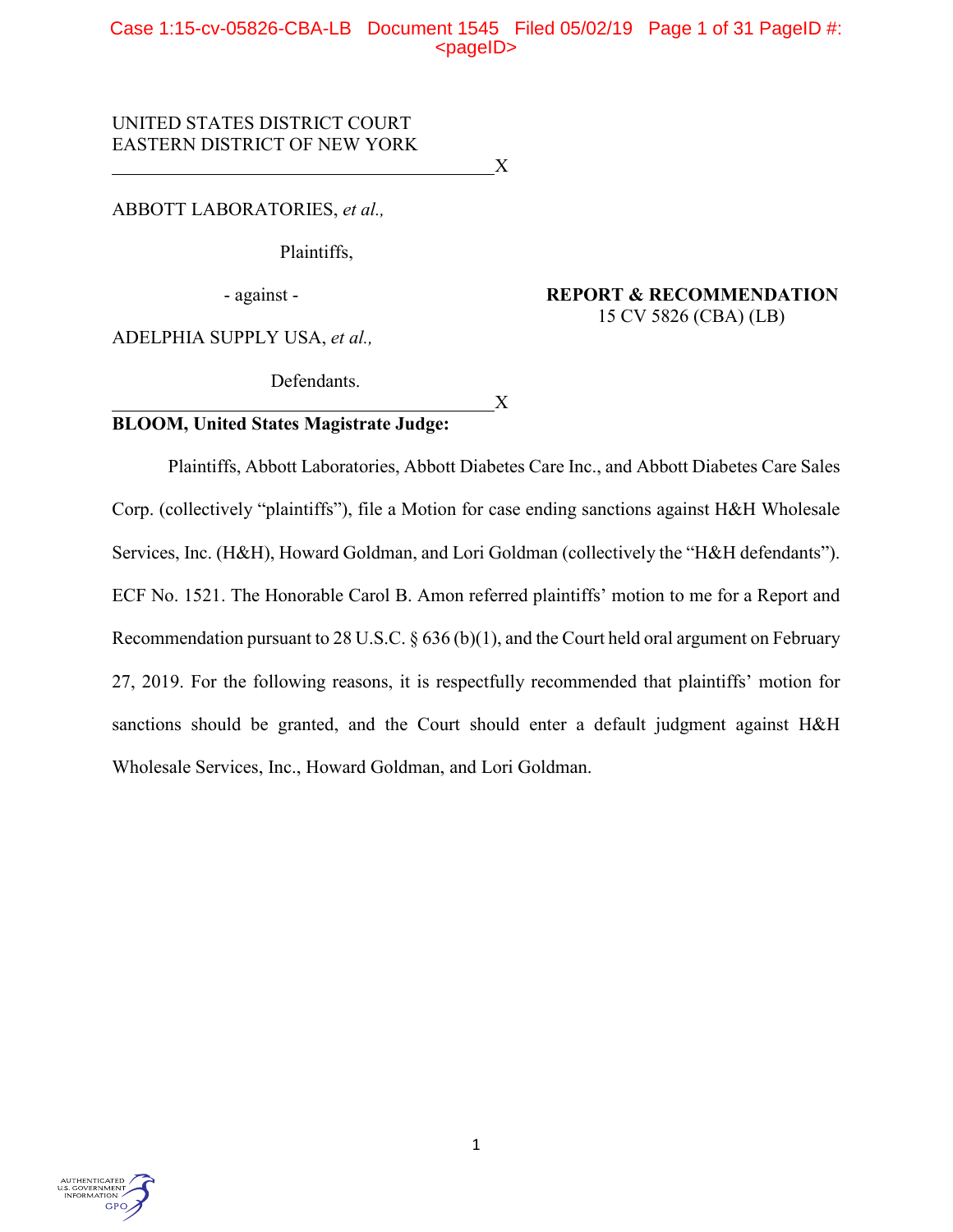# Case 1:15-cv-05826-CBA-LB Document 1545 Filed 05/02/19 Page 2 of 31 PageID #:  $<sub>pa</sub>$ gelD $>$ </sub>

#### **OVERVIEW**

This motion presents a cautionary tale about how not to conduct discovery in federal court. Plaintiffs' motion for sanctions is based on the discovery conduct of Howard Goldman, President of H&H; Lori Goldman, Howard Goldman's wife and an H&H employee; Andrew Sweet, H&H's General Manager who was responsible for the original response to the Court's production order; and David Gulas, H&H's 30(b)(6) witness and diabetes test strip buyer.

On October 5, 2015, plaintiffs filed the instant trademark diversion action against hundreds of defendants, including pharmacies, distributors, importers, and online sellers alleging defendants had violated Abbott's rights by selling the international version of Abbott's FreeStyle Diabetes test strips in the United States. ECF No. 1. On January 13, 2017, I held the first of many conferences with the parties to address various discovery issues.<sup>[1](#page-1-0)</sup> On January 17, 2017, I ordered all defendants to "review all formal and informal communications regarding defendants' purchases and sales of International FreeStyle test strips in 2014, including emails, text messages, purchase orders, delivery invoices, and check/wire transfers." ECF No. 925. On January 25, 2017, counsel for H&H wrote to the Court and stated that H&H "has conducted a review of all formal and information [*sic*] communications regarding the purchase and sale of International FreeStyle test strips for the year of 2014 . . . Individual Defendants Howard Goldman and Lori Goldman do not have any responsive documents. As to H&H, there are approximately 6,000 responsive documents[.]" ECF No. 933.

On January 27, 2017, I held a telephone conference. In light of H&H's claim that producing more than one year of responsive documents would be unduly burdensome, I directed H&H to produce only the 2014 documents due to the high number of responsive documents they had

l

<span id="page-1-0"></span><sup>&</sup>lt;sup>1</sup> The case had originally been assigned to Magistrate Judge Go before being reassigned to me.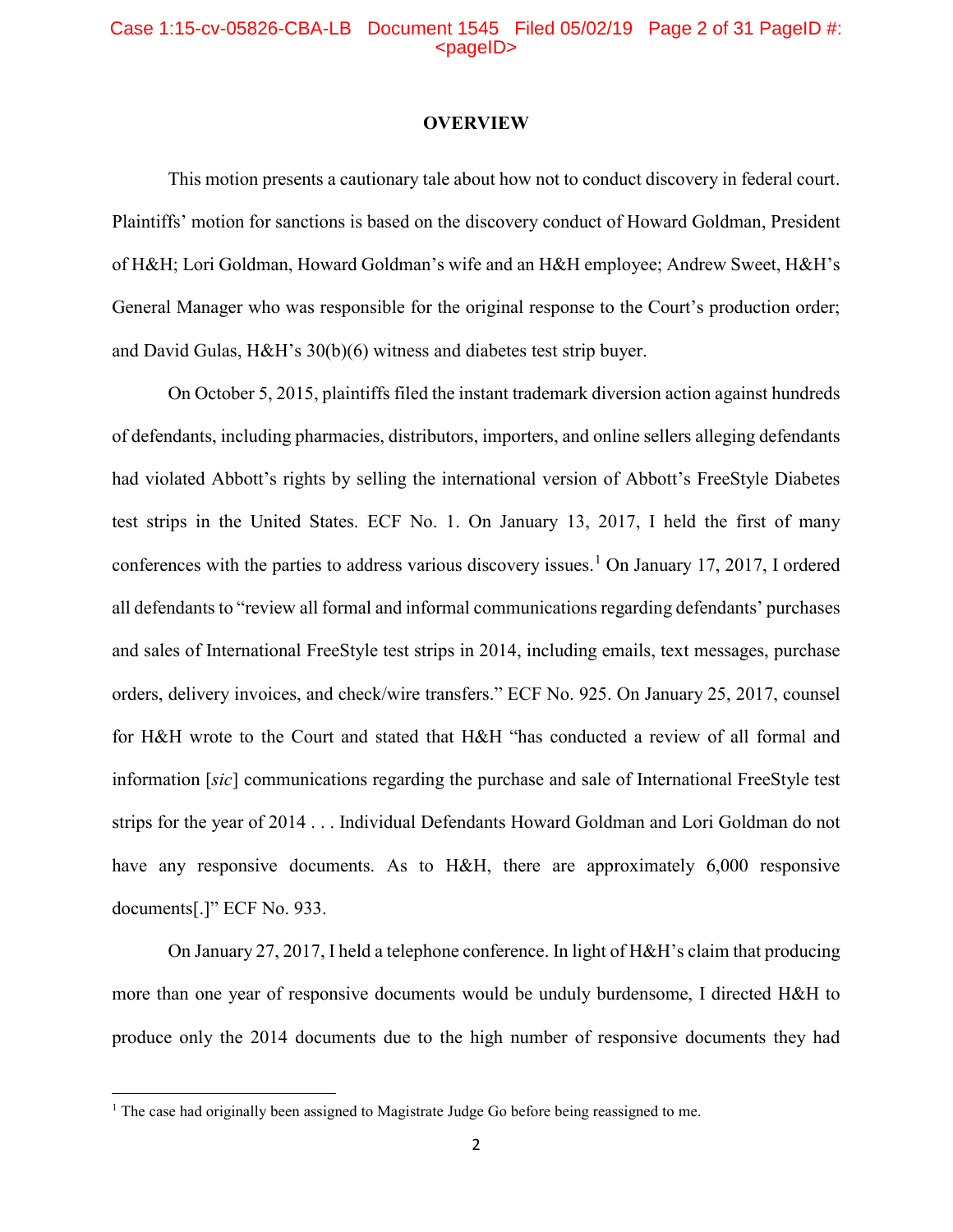#### Case 1:15-cv-05826-CBA-LB Document 1545 Filed 05/02/19 Page 3 of 31 PageID #:  $<$ pageID $>$

identified. ECF No. 963. Only H&H was granted this modification of the Court's order to produce. All other defendants produced responsive documents for the years 2013-2015 by February 10, 2017 as the Court directed.

H&H's production was coordinated by Andrew Sweet, H&H's General Manager, and Jason Yert, H&H's counsel from Kerr, Russell and Webber PLC ("Kerr Russell").<sup>[2](#page-2-0)</sup> On February 10, 2017, defendants produced 314 emails and a separate collection of invoices. Plaintiffs' Memorandum of Law at 10; Declaration of Timothy Waters ("Waters Decl.")  $\P$ [2–3. On March 23, 2017, plaintiffs raised objections to defendants' February 10, 2017 production, including that the documents defendants produced were printed "in hard copy, scanning them all together, and producing them as a single, 1941-page PDF file." ECF No. 1075. On March 24, 2017, the Court ordered defendants to "produce an electronic copy of the 2014 emails (1,941 pages)" including metadata. ECF No. 1080. The H&H defendants electronically produced 4,074 pages of responsive documents on April 5, 2017. Waters Decl. ¶ 2; Declaration of Tal S. Benschar, esq. ("Benschar Decl.")  $\P$ 9.

On May 25, 2017, plaintiffs commenced a counterfeiting action against the H&H defendants, alleging that defendants were selling International FreeStyle test strips repackaged into counterfeit U.S. boxes. Abbott Laboratories et al v. H&H Wholesales Services, Inc. et al, No. 17- CV-3095, (hereinafter "Abbott II"). The Court entered a seizure order in the new action on May

<span id="page-2-0"></span><sup>&</sup>lt;sup>2</sup> Jason Yert was terminated as counsel for H&H on August 14, 2017. ECF No. 1173. H&H and the Goldman defendants have since terminated and retained new counsel five times in this lawsuit. Fox Rothschild LLP and Kerr Russell were H&H's original counsel on this matter. On June 6, 2017, Alan Levine of Cooley LLP ("Cooley") substituted to replace Fox Rothschild LLP. ECF No. 1131. On August 3, 2017, Cohen & Gresser LLP ("C&G") substituted to replace Cooley. ECF No. 1163. On August 14, 2017, C&G also replaced Kerr Russell. ECF No. 1173. On January 10, 2018, C&G moved to withdraw as counsel, and Milton Springut of Springut Law, P.C. filed a notice of appearance on defendants' behalf. ECF No. 1249. On January 21, 2019, defendants requested a stay of the proceeding so that they could obtain new counsel, and on February 5, 2019, Gottilieb & Janey LLP appeared on behalf of the H&H defendants replacing Springut Law, P.C.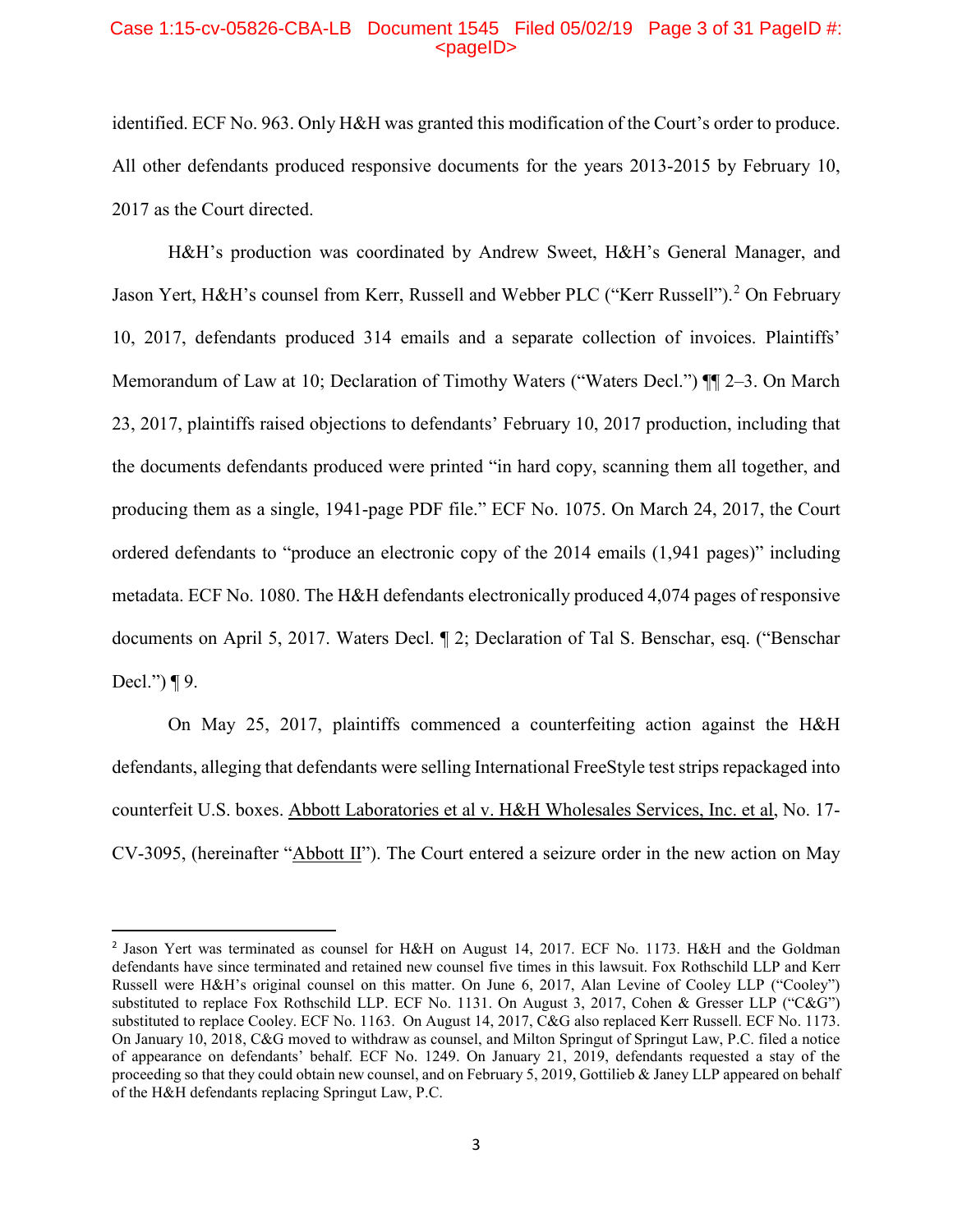#### Case 1:15-cv-05826-CBA-LB Document 1545 Filed 05/02/19 Page 4 of 31 PageID #:  $<$ pageID $>$

24, 2017 authorizing Abbott to seize, *inter alia*, a copy of H&H's email server. Abbott II, ECF No. 11. Once plaintiffs had seized H&H's email server, plaintiffs had the proverbial smoking gun and raised its concerns anew that defendants had failed to comply with the Court's Order to produce responsive documents in the instant action (hereinafter "Abbott I"). Abbott I, ECF No. 1147; Waters Decl. On July 12, 2017, the Court ordered the H&H defendants to "re-run the document search outlined in the Court's January 17 and January 21 Orders," "produce the documents from the re-run search to Abbott," and to produce "an affidavit of someone with personal knowledge" regarding alleged technical errors that affected the production.<sup>[3](#page-3-0)</sup> ECF No. 1156. Pursuant to the Court's July 12, 2017 Order to re-run the search, The H&H defendants produced 3,569 responsive documents. Waters Decl. ¶¶ 2–3.[4](#page-3-1)

#### **DISCUSSION**

#### **I. The Court's Inherent Power**

 $\overline{\phantom{a}}$ 

Plaintiffs move for case ending sanctions under Federal Rule of Civil Procedure 37 and invoke the Court's inherent power to hold defendants in default for perpetrating a fraud upon the Court. Plaintiffs move to strike the H&H defendants' pleadings, to enter a default judgment against them, and for an order directing defendants to pay plaintiffs' attorney's fees and costs, for investigating and litigating defendants' discovery fraud. The Court has the inherent power to "fashion an appropriate sanction for conduct which abuses the judicial process." Chambers v. NASCO, Inc., 501 U.S. 32, 44–45 (1991). In addition to the Court's inherent power, Rule 37 applies to instances where a party "fails to obey an order to provide or permit discovery." Fed. R.

<span id="page-3-0"></span><sup>&</sup>lt;sup>3</sup> The Court's Order stated that the H&H defendants were to re-run the document search from the January 17 and 21, 2017 Orders; however, the reference to January 21 was an error; the Court's Order was dated January 27, 2017.

<span id="page-3-1"></span><sup>&</sup>lt;sup>4</sup> On August 21, 2018, Abbott and the H&H defendants stipulated to matters regarding discovery, including that the H&H defendants would "produce for the years 2013 and 2015 all documents concerning International FreeStyle as set forth in the Court's January 17, 2017 and January 27, 2017 Orders." ECF No. 1189.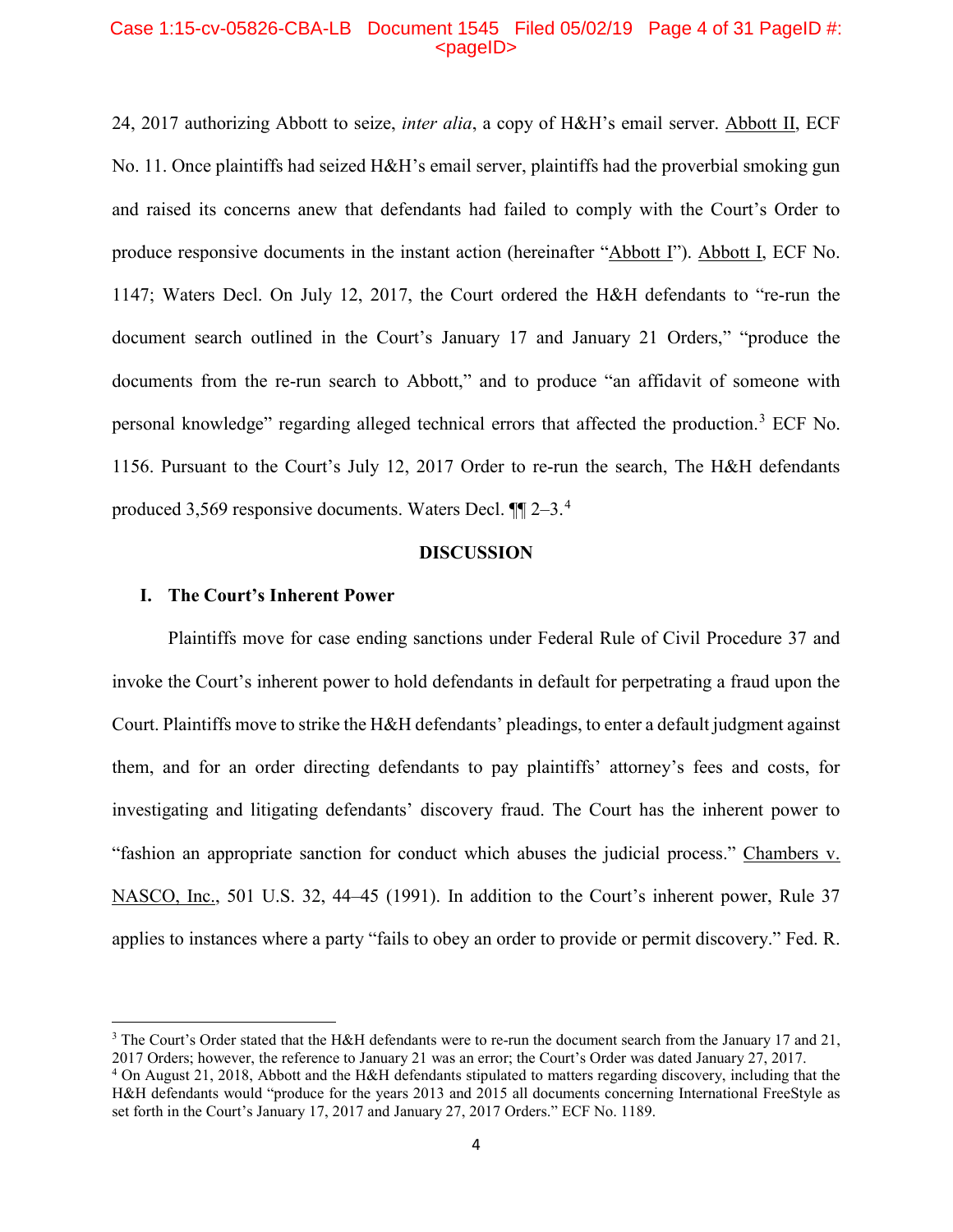# Case 1:15-cv-05826-CBA-LB Document 1545 Filed 05/02/19 Page 5 of 31 PageID #:  $<$ pageID $>$

Civ. P. 37(b)(2). Under Rule 37, plaintiffs' request for sanctions would be limited to my January 17, 2017 and January 27, 2017 Orders which directed defendants to produce documents as set forth therein. Abbott I, ECF Nos. 925, 963. While sanctions under Rule 37 would be proper under these circumstances, defendants' misconduct herein is more egregious and goes well beyond defendants' failure to comply with the Court's January 2017 discovery orders.

As stated by the Second Circuit:

It would be excessively formalistic to view the defiance of the order in isolation rather than against the background of [plaintiff's] prolonged and vexatious obstruction of discovery . . . through perjurious testimony of its top officials and false representations to the court by its counsel.

Penthouse Int'l v. Playboy Enterprises, 663 F.2d 371, 388 (2d Cir. 1981).

Rather than viewing the H&H defendants' failure to comply with the Court's January 2017 Orders in isolation, plaintiffs' motion is more properly considered in the context of the Court's broader inherent power, because such power "extends to a full range of litigation abuses," most importantly, to fraud upon the court. Chambers, 501 U.S. at 46; see also Skywark v. Isaacson, 1999 WL 1489038, at \*14 n. 27 (S.D.N.Y. Oct. 14, 1999), aff'd 2000 WL 145465 (S.D.N.Y. Feb. 9, 2000) (considering defendants' motion "in the more inclusive context of fraud upon the court" because plaintiffs' conduct could not be viewed solely under Rule 37).

# **II. Fraud upon the Court** [5](#page-4-0)

 $\overline{a}$ 

A fraud upon the court occurs where it is established by clear and convincing evidence

"that a party has set in motion some unconscionable scheme calculated to interfere with the judicial

<span id="page-4-0"></span> $5$  The Court held oral argument on the instant motion on February 27, 2019. After oral argument, the Court directed the parties to file letters with the Court addressing their positions regarding the need for an evidentiary hearing. However, considering the parties' positions and their voluminous submissions, the Court finds that an evidentiary hearing "could serve no useful function" and would likely "raise problems of privilege that would outweigh any probative value such a hearing could have." Cine Forty-Second St. Theatre Corp. v. Allied Artists Pictures Corp., 602 F.2d 1062 n.7 (2d Cir. 1979).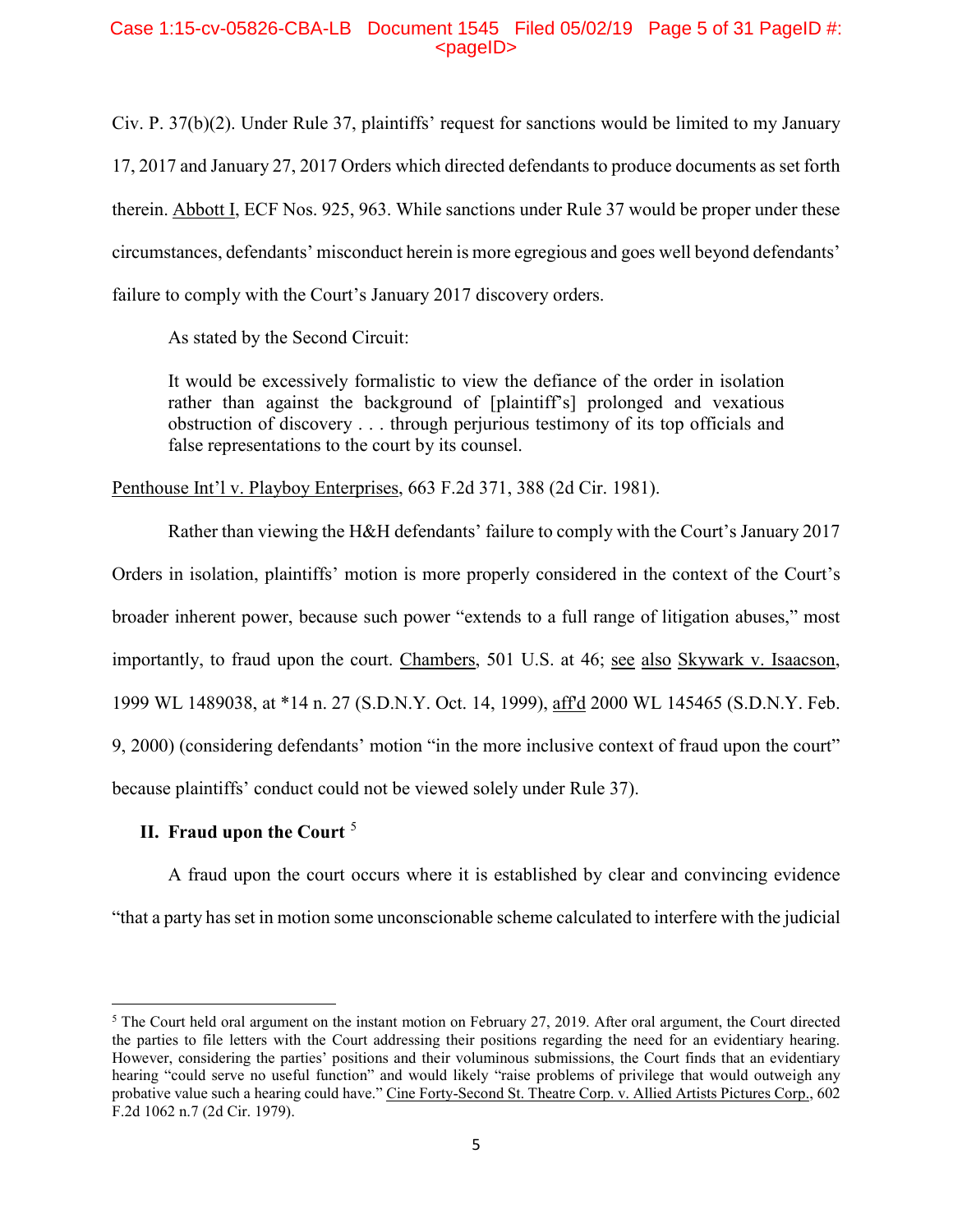## Case 1:15-cv-05826-CBA-LB Document 1545 Filed 05/02/19 Page 6 of 31 PageID #: <pageID>

system's ability impartially to adjudicate a matter by . . . unfairly hampering the presentation of the opposing party's claim or defense." New York Credit & Fin. Mgmt. Grp. v. Parson Ctr. Pharmacy, Inc., 432 Fed. Appx. 25 (2d Cir. 2011) (summary order) (quoting Scholastic, Inc. v. Stouffer, 221 F. Supp. 2d 425, 439 (S.D.N.Y. 2002)) (internal quotation marks omitted); McMunn v. Mem'l Sloan–Kettering Cancer Ctr., 191 F. Supp. 2d 440, 445 (S.D.N.Y. 2002); see also Hargrove v. Riley, No. 04 CV 4587, 2007 WL 389003, at \*11 (E.D.N.Y. Jan. 31, 2007); Shangold v. Walt Disney Co., No. 03 Civ. 9522, 2006 WL 71672, at \*4 (S.D.N.Y. Jan. 12, 2006) (dismissing plaintiff's case with prejudice where plaintiff fabricated evidence and manipulated the judicial process); Intelli–Check, Inc. v. TriCom Card Techs., Inc., No. 03 CV 3706, 2005 WL 3533153, at \*11 (E.D.N.Y. Dec. 22, 2005).

The basic tenet of a fraud upon the court is "when a party lies to the court and his adversary intentionally, repeatedly, and about issues that are central to the truth-finding process." McMunn, 191 F. Supp. 2d at 445. "[A]n isolated instance of perjury, standing alone, will not constitute a fraud upon the court." Id.; see also Jung v. Neschis, No. 01 Civ. 6993, 2009 WL 762835, at \*21 (S.D.N.Y. Mar. 23, 2009); Skywark, 1999 WL 1489038, at \*14. "Rather, fraud upon the court 'occurs where a party has acted knowingly in an attempt to hinder the fact finder's fair adjudication of the case and his adversary's defense of the action." McMunn, 191 F. Supp. 2d at 445 (quoting Skywark, 1999 WL 1489038, at \*14).

A movant claiming fraud upon the court bears the burden of proving the sanctionable conduct by "clear and convincing evidence." Passlogix, Inc. v. 2FA Tech., LLC, 708 F. Supp. 2d 378, 393–94 (S.D.N.Y. 2010). Under this high standard, the Court may only find a fraud upon the court based on evidence that "produce[s] in the mind of the trier of fact a firm belief or conviction as to the truth of the allegations sought to be established, evidence so clear, direct and weighty and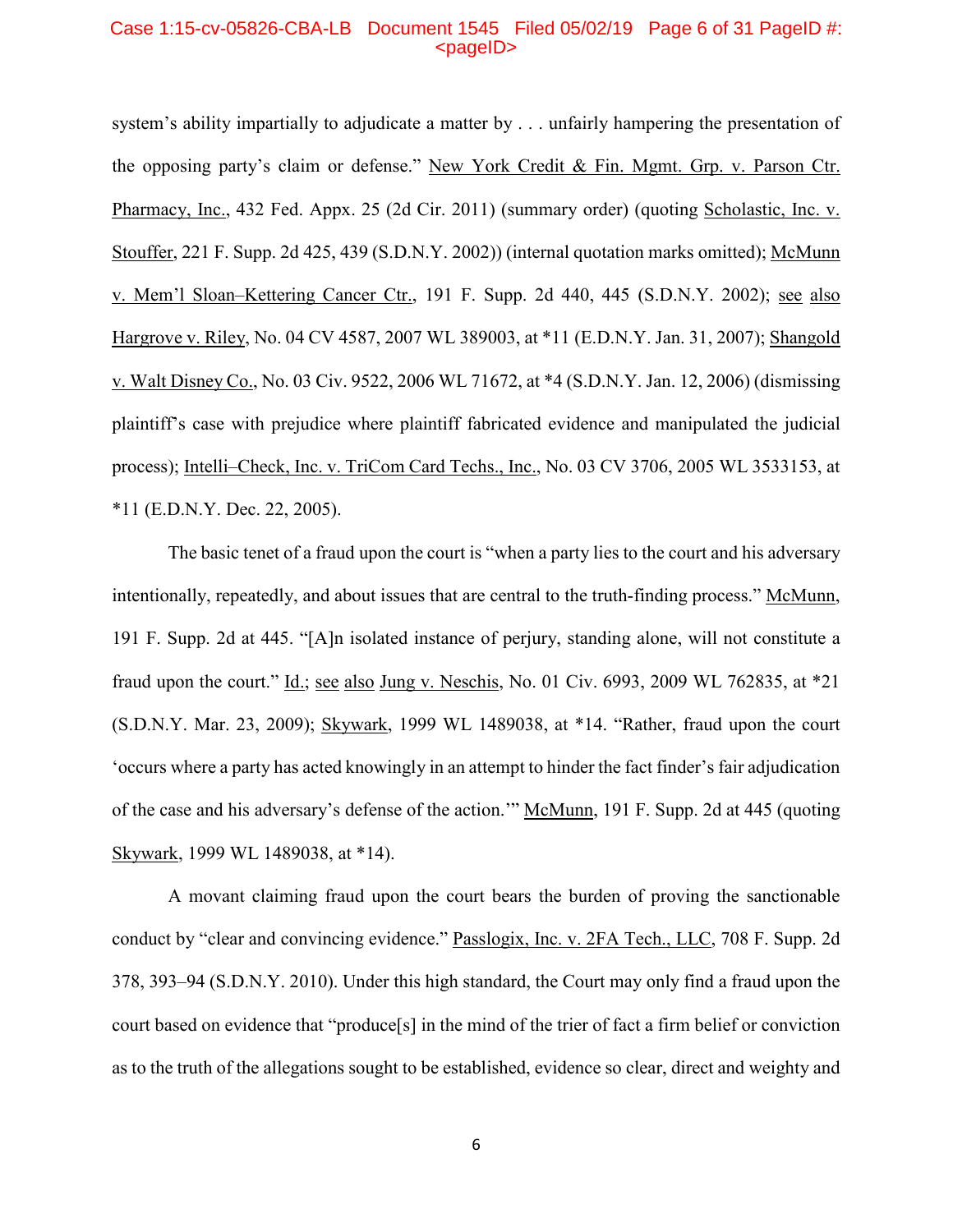#### Case 1:15-cv-05826-CBA-LB Document 1545 Filed 05/02/19 Page 7 of 31 PageID #: <pageID>

convincing as to enable [the factfinder] to come to a clear conviction, without hesitancy, of the truth of the precise facts in issue." Blair v. Inside Ed. Prods., 7 F. Supp. 3d 348, 358 (S.D.N.Y. 2014). Thus, the proof must be "highly probable" and "leave[ ] no substantial doubt." Waran v. Christie's Inc., 315 F. Supp. 3d 713, 718–19 (S.D.N.Y. 2018) (quoting Dongguk Univ. v. Yale Univ., 734 F.3d 113, 123 (2d Cir. 2013)).

If it is shown by clear and convincing evidence that a party perpetrated a fraud upon the court, the Court considers the following five factors to determine the appropriate sanction: (i) whether the misconduct was the product of intentional bad faith; (ii) whether and to what extent the misconduct prejudiced the injured party; (iii) whether there is a pattern of misbehavior rather than an isolated instance; (iv) whether and when the misconduct was corrected; and (v) whether further misconduct is likely to occur in the future. See Shangold, 2006 WL 71672, at \*4; Intelli– Check, 2005 WL 3533153, at \*11; Scholastic, 221 F. Supp. 2d at 444; McMunn, 191 F. Supp. 2d at 461. When faced with a fraud upon the court, "[t]he available sanctions at a court's disposal . . . range from the issuance of a jury charge on falsehoods under oath, to the imposition of attorney's fees occasioned by the conduct in question, and finally to the entry of judgment against the offending party." Skywark, 1999 WL 1489038, at \*14 (internal citations omitted).

# **a. Defendants' Failure to Comply with the Court's Orders to Produce**

The H&H defendants originally represented to the Court that for the year of 2014 there were "approximately 6,000 responsive documents." ECF No. 933. The H&H defendants then clarified at the January 27, 2017 conference that there were "6,000 pages," not 6,000 responsive documents. See defendants' Ex. 10, Tr. of the January 27, 2017 conference. Given this large number, the Court modified its order issued to all defendants and directed the H&H defendants to produce documents only for the year 2014. ECF Nos. 933, 963. However, on February 10, 2017,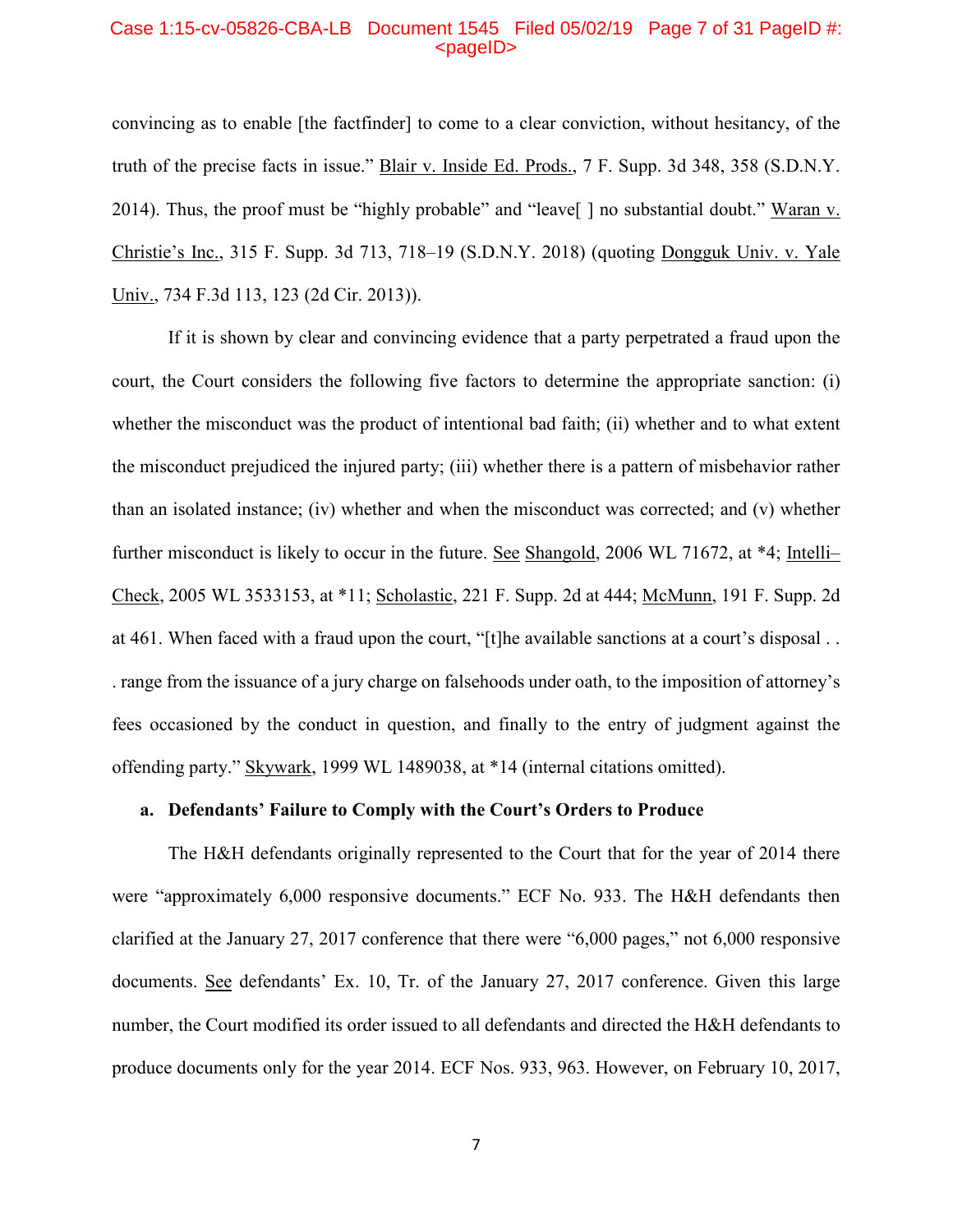#### Case 1:15-cv-05826-CBA-LB Document 1545 Filed 05/02/19 Page 8 of 31 PageID #:  $<sub>pa</sub>$ gelD $>$ </sub>

the H&H defendants produced 314 documents amounting to 2,034 pages. According to defendants, the original Sweet search produced 1,540 emails (or 3,296 documents including attachments). Defendants' Memorandum of Law at 14. After the seizure order in Abbott II, and after plaintiffs again raised issues regarding defendants' original production, the Court ordered the H&H defendants to re-run the original search. Thereafter, the H&H defendants produced 3,569 documents. Plaintiffs' Memorandum of Law at 8.

Cooley, counsel for H&H at the time, retained the services of an outside vendor Transperfect, to re-run the original search. The H&H defendants filed a declaration from Joseph Pochron, Director in the Forensic Technology and Consulting Division at Transperfect, ("Pochron Decl.), which states that H&H utilized an email archiving system called Barracuda and that there are two types of Barracuda accounts, Administrator and Auditor. Pochron Decl. ¶ 13. Pochron's declaration states that the H&H employee who ran the original search, Andrew Sweet, H&H's general manager, used the Auditor account to run the original search ("Sweet search"). Id. at ¶ 19. When Mr. Pochron replicated the Sweet search using the Auditor account, he obtained 1,540 responsive emails. Id. at  $\P$  22. When Mr. Pochron replicated the Sweet search using the Administrator account, he obtained 1,737 responsive emails. Id. Thus, Mr. Pochron attests that 197 messages were not viewable to Mr. Sweet when the original production was made. Id. Plaintiffs state that they have excluded those 197 messages, deemed technical errors, from their instant motion for sanctions. Plaintiffs' Memorandum of Law at 9; Waters Decl. ¶ 8. However, even when those 197 messages are excluded, defendants' numbers do not add up. In fact, H&H has repeatedly given plaintiffs and the Court different numbers that do not add up.

Moreover, plaintiffs argue that the H&H defendants purposely used search terms designed to fail, such as "International" and "FreeStyle," whereas H&H's internal systems used item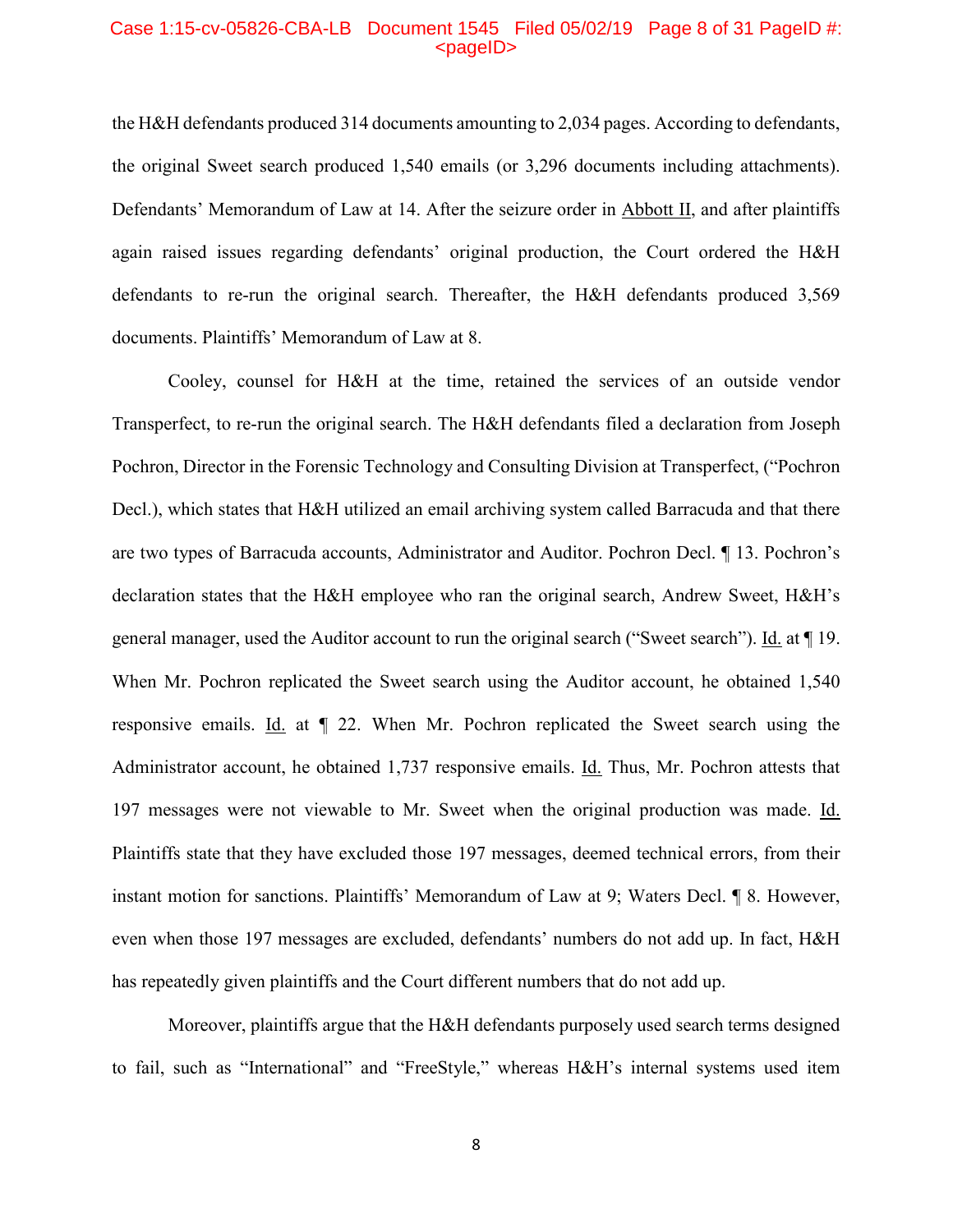#### Case 1:15-cv-05826-CBA-LB Document 1545 Filed 05/02/19 Page 9 of 31 PageID #:  $<sub>pa</sub>$  $<sub>o</sub>$ </sub></sub>

numbers and other abbreviations such as "INT" and "INTE" for International and "FRL" and "FSL" for FreeStyle. Plaintiff's Memorandum of Law at 10–11. Plaintiffs posit that defendants purposely designed and ran the "extremely limited search" which they knew would fail to capture responsive documents, and still reported that there were 6,000 responsive documents for year 2014 which they used to claim an undue burden to obtain a modification of the Court's Order. Id. at 11.

The H&H defendants argue that their original number of 6,000 documents represented 6,000 pages, which the H&H defendants clarified at a Court conference. Defendants' Memorandum of Law at 20–22. The H&H defendants further explain that the 314 documents/2,034 pages that were produced can be explained by "the elimination of emails from email user accounts of persons who worked for other H&H divisions that do not sell test strips . . . elimination of duplicates; and consolidation of multiple email exchanges into a single email containing the entire chain."[6](#page-8-0) Id. Regarding plaintiffs' assertion that defendants designed and used search terms to fail, defendants proffer that their former counsel, Mr. Yert, formulated and directed the use of the search terms. Id. at 15. The H&H defendants state that "any problems with the search terms was the result of H&H's good faith reliance on counsel who . . . decided to use parameters that were less robust than those later used[.]" Id. at 18. The H&H defendants further state that the Sweet search results were limited because of Mr. Yert's incompetence. Id.

From the very start of discovery in this case, the H&H defendants have proffered serial representations to the Court, many of which have been proven to be false. Defendants first represented to the Court that there were 6,000 responsive documents to the Court's discovery orders. Then defendants subsequently represented that the 6,000 documents were actually 6,000

<span id="page-8-0"></span> <sup>6</sup> Defendants produced 314 documents, amounting to 4,047 pages in April 2017 after the Court ordered them to "produce an electronic copy of the 2014 emails . . . including metadata." ECF No. 1080. Defendants note that the second production of 314 documents is double the pages "because it contains many pages where the entire page was redacted" and omitted from the original production. Benschar Decl. ¶ 9.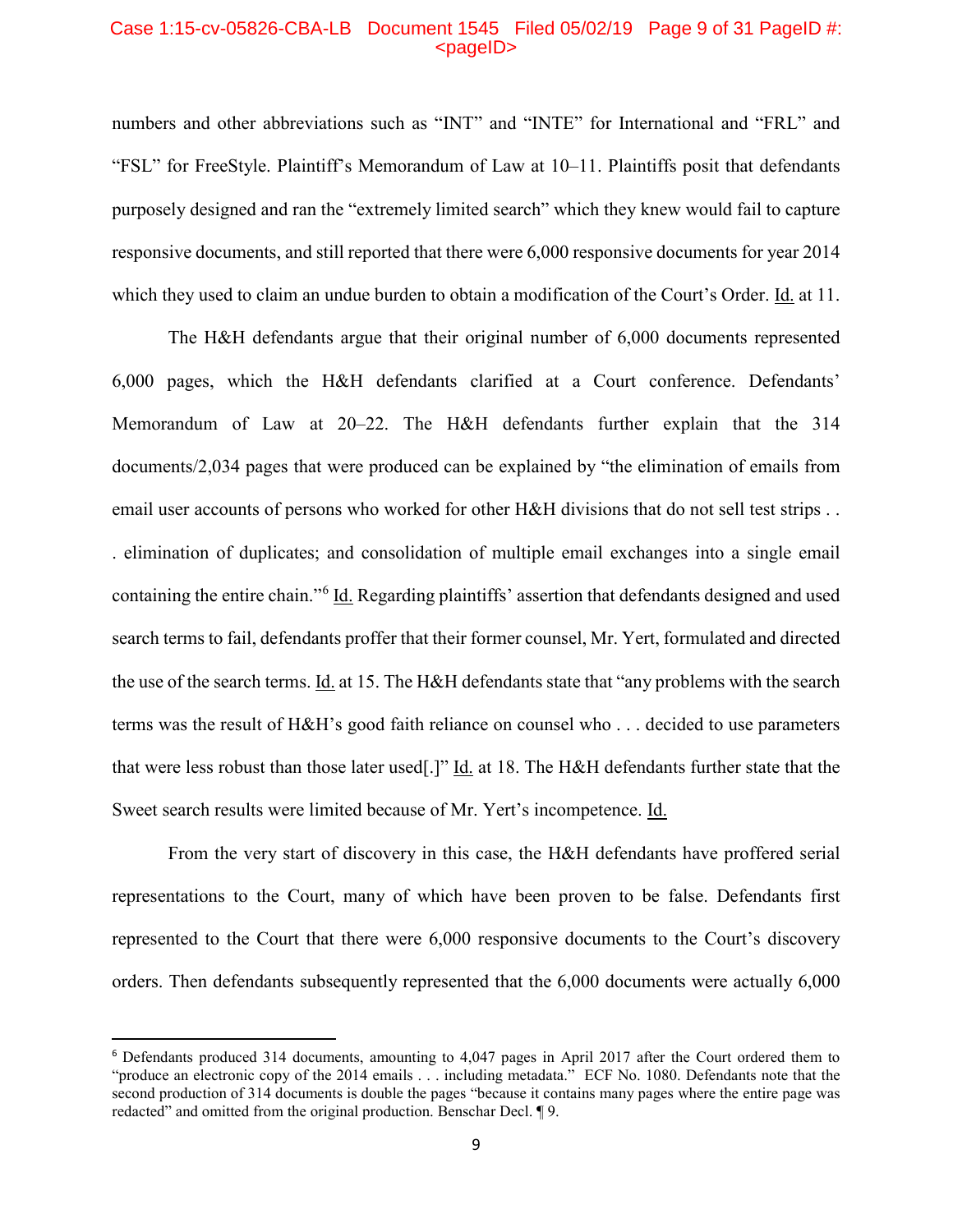# Case 1:15-cv-05826-CBA-LB Document 1545 Filed 05/02/19 Page 10 of 31 PageID #:  $<sub>pa</sub>$  $<sub>o</sub>$ </sub></sub>

pages. However, neither number the H&H defendants proffered makes sense. The original Sweet search produced 1,540 responsive emails which amounted to 3,296 documents. Conspicuously absent is H&H's total page count for the 3,296 documents. However, the H&H defendants state, "the initial number [6,000 pages] Mr. Yert conveyed to the Court was predicated on the *search results* before certain documents were removed." Thus, if the H&H defendants' position were correct, the 1,540 responsive emails (3,296 documents) represented approximately 6,000 pages, but the H&H defendants have offered no plausible explanation for this number.<sup>[7](#page-9-0)</sup> Accordingly, given defendants wholly unsubstantiated serial explanations, the Court finds that the H&H defendants materially misrepresented the number of responsive documents/pages to the Court, which facilitated their objective: the Court's modification of its Order to limit their search for responsive documents. See Penthouse, 663 F.2d at 391 (considering the material misrepresentations by counsel in affirming the entry of default.)

Similarly, the H&H defendants' attempt to lay blame on former counsel regarding the design and use of search terms is equally unavailing. It is undisputed that numerous responsive documents were not produced by the H&H defendants that should have been produced. Defendants' prior counsel conceded as much. See generally plaintiffs' Ex. B, Tr. Of July 11, 2017 telephone conference.

Mr. Yert was asked at his deposition about the terms that H&H used to identify their products and he testified as follows:

Q. Tell me about the general discussions you had with the client in terms of what informed you what search terms you should be using.

 $\overline{\phantom{a}}$ 

<span id="page-9-0"></span> $7$  The H&H defendants assert that separate and apart from the email production, defendants produced invoices totaling 2,094 pages in February 2017, which would amount to approximately 6,000 pages produced in February 2017. Benschar Decl. ¶ 10. However, the H&H defendants memorandum of law makes clear that defendants' original representations to the Court about the page numbers were based on the emails yielded from the search, not invoices. See defendants' memorandum of law at 21; See Yert Dep. 16:11-16:24, June 12, 2018.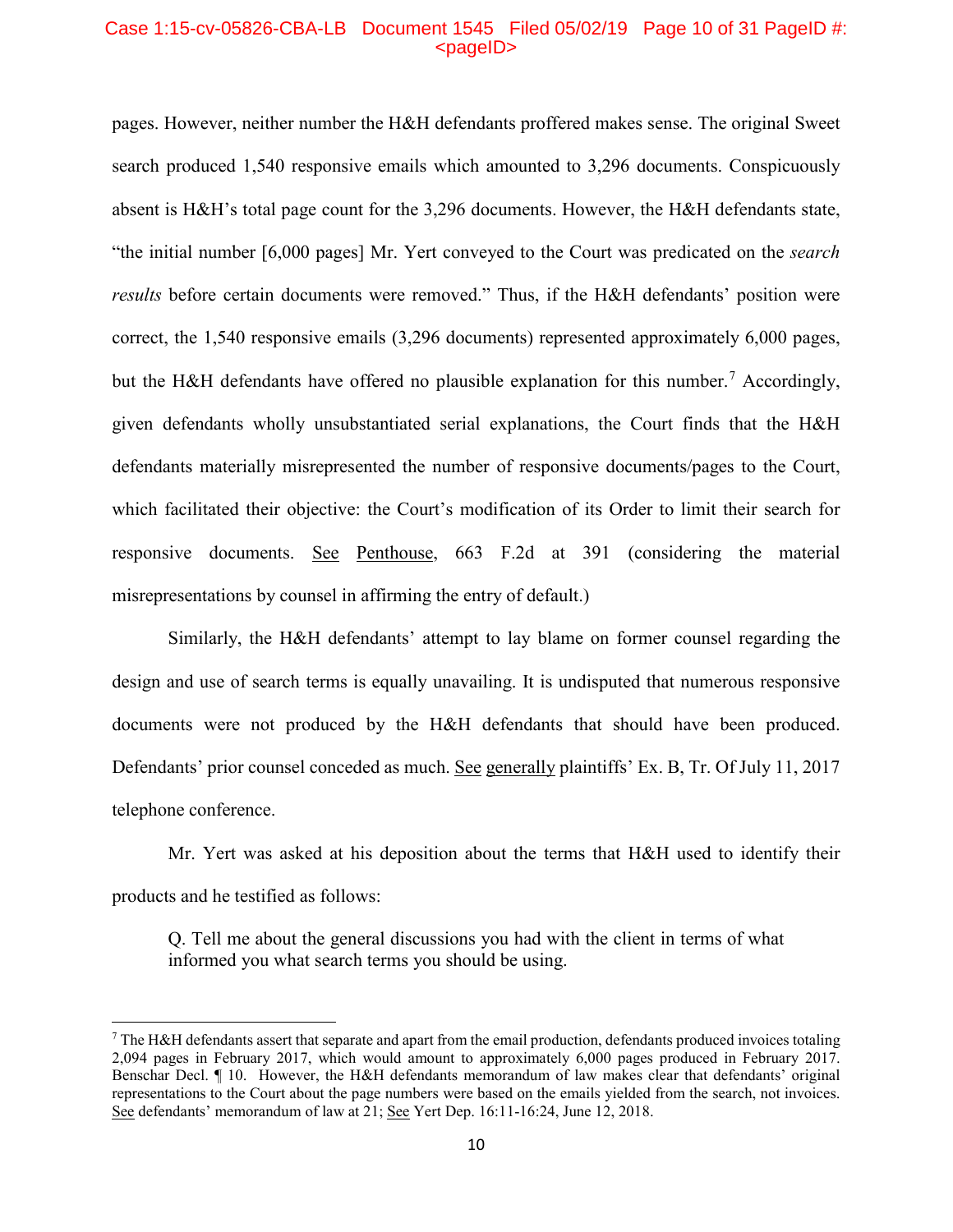A. Those were the terms consistently used by H&H to identify the particular product.

Q. So the client told you that FreeStyle and International are the terms they consistently used to refer to International FreeStyle test strips; is that correct?

- A. That's what I recall.
- Q. Did the client tell you that they used the abbreviation FSL to refer to FreeStyle? A. I don't recall.

Q. If they had told you that, you would have included that as a search term, correct?

A. I don't recall if it was or was not included as a search term, sir.

Yert Dep. 30:5-30:20, June 12, 2018.

At Mr. Sweet's deposition, he testified as follows:

Q. Okay. Sitting here today, you would agree with me, would you not, that there were many H&H documents that refer to International FreeStyle by the abbreviation I-N-T without spelling out the word "International"?

A. Only because I've seen how the different searches have been done with -- with an outside company.

Q. Yeah, but in your day-to-day business with H&H, you've certainly seen many emails where the abbreviation I-N-T is used in lieu of the full word "International"; correct?

A. This is kind of misleading, of course I've seen different abbreviations used, but in creating a filter, I was doing what I was directed to do.

Q. Okay. So putting aside what you did with the filter. I'm just asking, in your dayto-day business with H&H, you are aware that H&H routinely uses the abbreviation I-N-T in lieu of the full word "International"; correct?

A. I am aware of that, yes.

Sweet Dep. 81:2-81:24, Mar. 13, 2018.

Mr. Sweet's declaration in opposition to plaintiffs' instant motion ("Sweet Decl."), states

that the original search parameters were determined by Mr. Yert and that he "relied on Mr. Yert's

expertise as counsel to direct the parameters and methods for a proper search that would fulfill the

Court's Order." Sweet Decl. ¶ 3–4.

As will be discussed below, the crux of defendants' arguments throughout their opposition

to the instant motion seeks to lay blame on Mr. Yert for their actions; however, defendants cannot

absolve themselves of liability here by shifting blame to their former counsel. In Chevron Corp. v.

Donzinger, 833 F.3d 74, 149–50 (2d Cir. 2016), defendants argued that they were improperly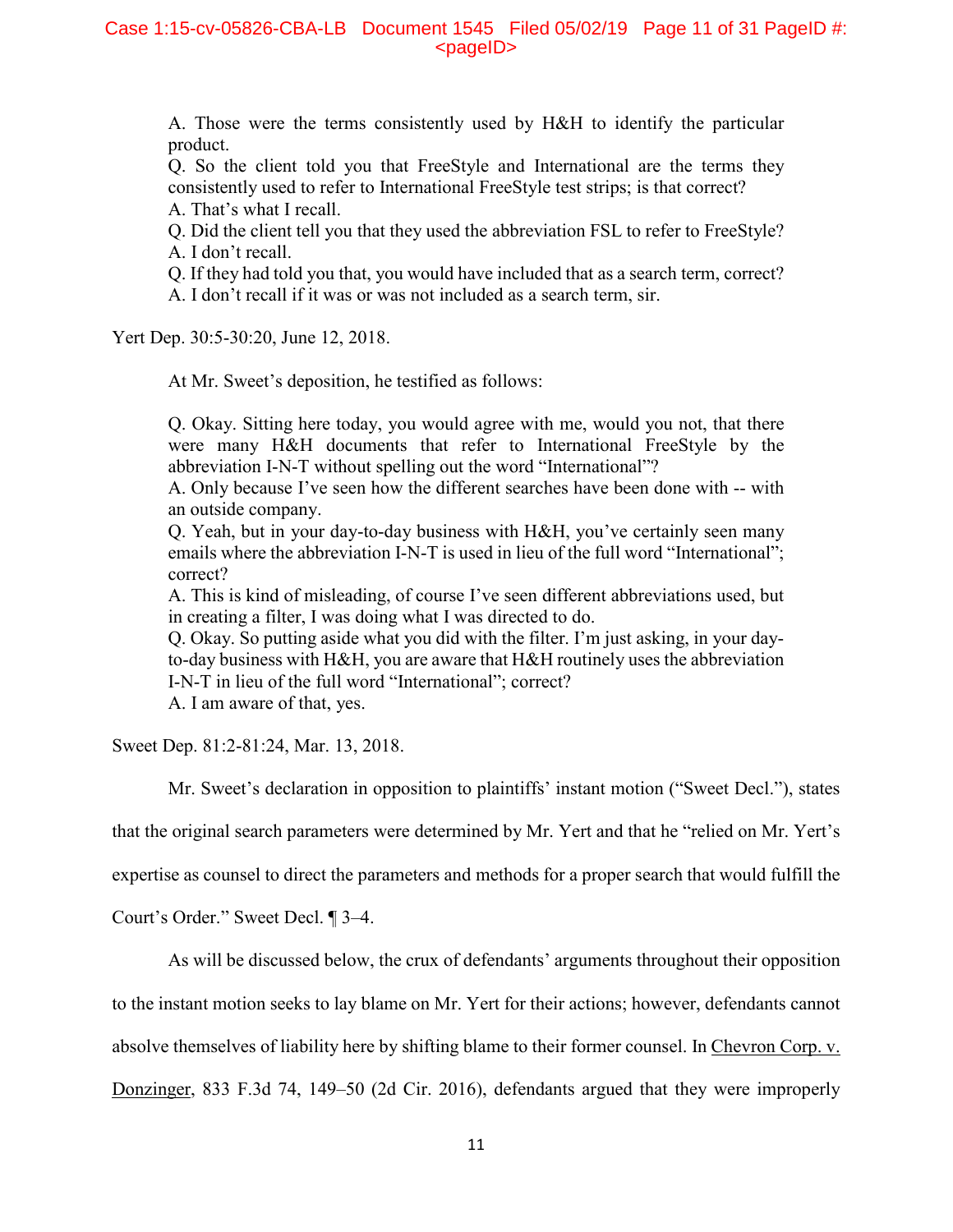#### Case 1:15-cv-05826-CBA-LB Document 1545 Filed 05/02/19 Page 12 of 31 PageID #: <pageID>

"punished . . . for their Ecuadorian lawyers' failure to respond to [plaintiff's] discovery demands[.]" It has long been held that a client-principal is "bound by the acts of his lawyer agent." Id. (quoting Link v. Wabash RR. Co., 370 U.S. 626, 634 (1962)). As the Second Circuit stated, "even innocent clients may not benefit from the fraud of their attorney." Id.

Both parties cite Mr. Yert and Mr. Sweet's conflicting testimony. Despite this conflicting testimony, both sides agree that H&H's search terms were inadequate and failed to capture the documents responsive to the Court's Orders. However, notwithstanding defendants' assertion that the search terms "FreeStyle" and "International" were used in lieu of more comprehensive search terms at the behest of Mr. Yert, it is undisputed that Mr. Sweet, H&H's general manager, knew that H&H used abbreviations for these terms. Mr. Sweet admitted this at his deposition. See Sweet Dep. 81:2-81:24, Mar. 13, 2018. Plaintiff's counsel asked, "[s]o putting aside what you did with the filter. I'm just asking, in your day-to-day business with H&H, you are aware that H&H routinely uses the abbreviation I-N-T in lieu of the full word "International"; correct?" Mr. Sweet answered, "I am aware of that, yes." Id. The Court need not speculate as to why defendants did not use these search terms to comply with defendants' obligation to produce pursuant to the Court's Order. Mr. Sweet, by his own admission, states that "on several occasions he contacted Mr. Yert with specific questions about whether to include certain emails in production." Sweet Decl.  $\P$  7. It is inconceivable that H&H's General Manager, who worked closely with Mr. Yert to respond to the Court's Order, never mentioned that spelling out the terms used, "International" and "FreeStyle", would not capture the documents in H&H's email system. Mr. Sweet knew that H&H was required to produce documents regarding International FreeStyle test strips, regardless of whether H&H's documents spelled out or abbreviated the terms. Had plaintiffs not seized H&H's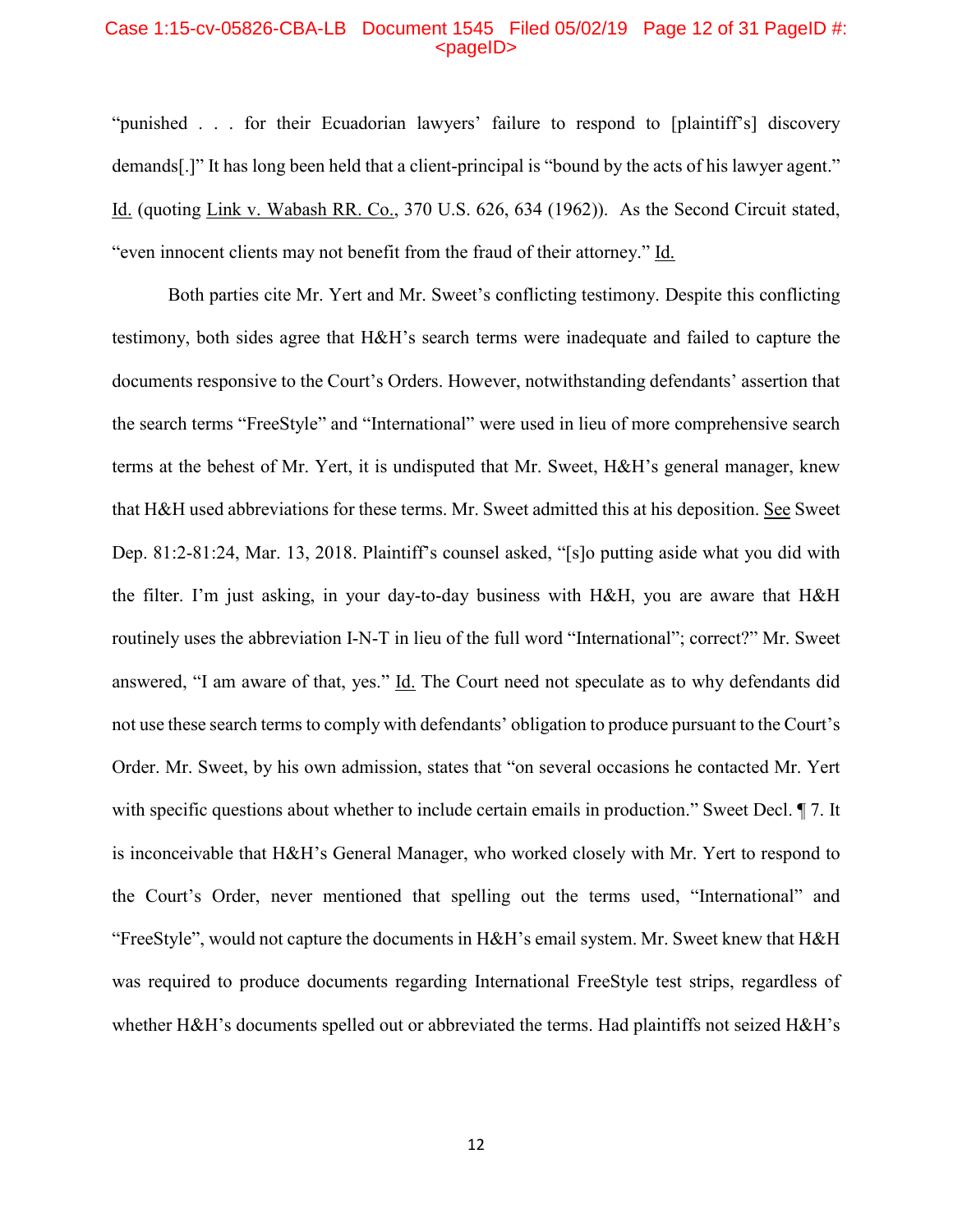# Case 1:15-cv-05826-CBA-LB Document 1545 Filed 05/02/19 Page 13 of 31 PageID #: <pageID>

email server in the counterfeiting action, plaintiffs would have never known that defendants failed to produce a trove of responsive documents. H&H would have gotten away with it.

Accordingly, the Court finds that H&H's original misrepresentations to the Court and use of search terms that were designed to fail are just the first evidence of defendants' bad faith. H&H's failure to produce responsive documents in accordance with the January 2017 Court Orders is in and of itself sanctionable conduct. Standing alone, misrepresentations to the Court and the designed to fail search terms would not warrant case ending sanctions; however, as enumerated below, this conduct is but one brush stroke in the composition of discovery abuses that has colored this litigation. Moreover, plaintiffs would have never discovered the extent of defendants' withheld documents and defendants' fraud upon the court but for the seizure order entered in the subsequent counterfeiting case.

## **b. Documents H&H Withheld from the February 10, 2017 Production**

# *Holland Trading, Howard Goldman, and Lori Goldman Documents*

Plaintiffs allege that defendants withheld all documents regarding Holland Trading, a Dutch company, revealing that "at the time the H&H defendants were collecting and reviewing documents, they were buying and selling tens of thousands of boxes of International FreeStyle test strips that had been repackaged into counterfeit U.S. retail packaging."[8](#page-12-0) Plaintiffs' Memorandum of Law at 17. H&H purchased test strips from Holland Trading beginning in November 2016 and stopped when plaintiffs filed their counterfeit action in May 2017. Id. Moreover, plaintiffs state that the H&H defendants negotiated purchases of International FreeStyle test strips from Holland Trading in 2013 and 2014 and emails were exchanged with Holland Trading concerning International FreeStyle test strips in 2014. Id. at 19. The 2014 Holland Trading documents should

l

<span id="page-12-0"></span><sup>8</sup> The H&H defendants deny that they knew they were buying counterfeits. That is the central issue in Abbott II.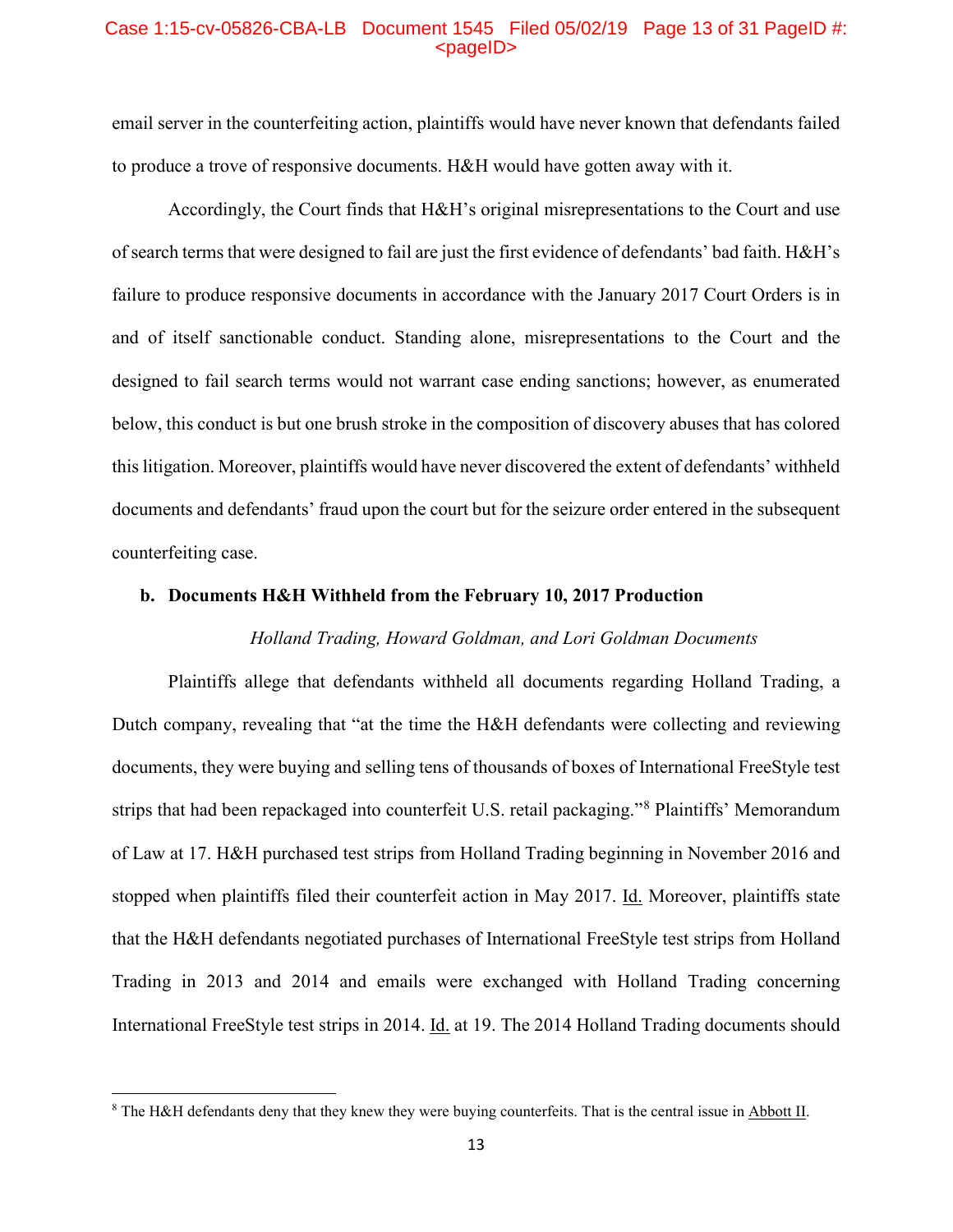## Case 1:15-cv-05826-CBA-LB Document 1545 Filed 05/02/19 Page 14 of 31 PageID #:  $<sub>pa</sub>$  $<sub>o</sub>$ </sub></sub>

have been produced in response to the January 27, 2017 Order. Plaintiffs posit that the H&H defendants intentionally withheld all documents concerning Holland Trading from the February production. Id. Plaintiffs cite to Exhibit Z and AA as examples of withheld Holland Trading documents.<sup>[9](#page-13-0)</sup>

Perhaps even more troubling than the removal of all the Holland Trading documents was defendants' failure to produce a single document that referenced Howard Goldman, owner and president of H&H. Plaintiffs allege that defendants intentionally withheld "[e]very document referring to Howard Goldman." Plaintiffs' Memorandum of Law at 11. Mr. Sweet testified that he wouldn't have removed Howard Goldman documents as nonresponsive. Sweet Dep. 98:3-108:10, Mar. 13, 2018. Mr. Yert testified that all of the documents Mr. Sweet provided were produced. Yert Dep. 47:8-48:23, June 12, 2018. Plaintiffs argue that the only explanation for defendants' failure to produce any Howard Goldman documents is that the H&H defendants "intentionally removed, by hand, every single document referencing Howard Goldman." Plaintiffs' Memorandum of Law at 12.

Like the Holland Trading and Howard Goldman documents, plaintiffs allege that the H&H defendants removed all responsive documents concerning Lori Goldman. No documents concerning or referencing Lori Goldman were produced in the February 10, 2017 production. Both Lori Goldman and Howard Goldman's declarations deny Lori Goldman's involvement with H&H's business regarding diabetic test strips and stated that Lori Goldman "is not involved in and does not direct or control any of the business activities of H&H." ECF Nos. 50, 51.<sup>[10](#page-13-1)</sup> Nonetheless,

<span id="page-13-0"></span> <sup>9</sup> Exhibit Z contains emails between David Gulas and a representative from Holland Trading; Exhibit AA is an H&H purchase order from the Holland Trading Group.

<span id="page-13-1"></span><sup>&</sup>lt;sup>10</sup> Lori Goldman states in her declaration "I am not involved in [H&H's] day to day operations and have no involvement in its buying and selling of diabetic test strips. I am more a stay at home mom who is active with my family, the PTA, etc." ECF No. 51.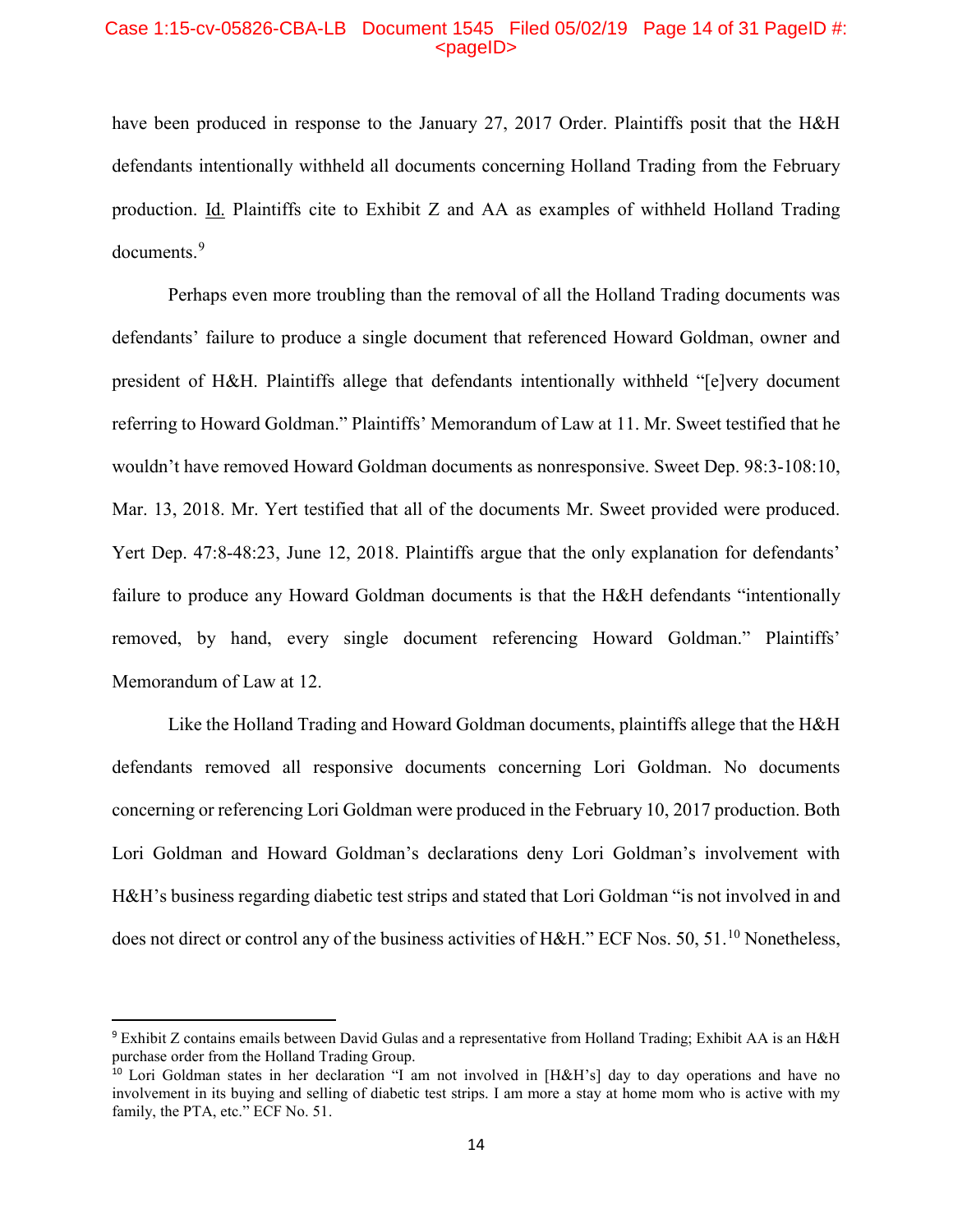#### Case 1:15-cv-05826-CBA-LB Document 1545 Filed 05/02/19 Page 15 of 31 PageID #: <pageID>

when defendants reran the search pursuant to the Court's July 12, 2017 Order, there were 16 responsive documents referencing Lori Goldman, such as emails with suppliers and an offer forwarded to Mr. Sweet concerning International FreeStyle test strips that Howard Goldman had received. Plaintiffs' Memorandum of Law at 23; plaintiffs' Ex. AK; Ex. AL. The documents in the reproduction prompted plaintiffs to move for the production of additional emails from Ms. Goldman's H&H account in the counterfeiting action. Id.; Abbott II, ECF No. 104. The H&H defendants were ordered to produce emails from Ms. Goldman's account from "2014 through 2015[.]" Abbott II, April 27, 2018 Order. According to plaintiffs, in response to the Court's Order, the H&H defendants produced 6,291 documents from Ms. Goldman's account. Id.

The H&H defendants contend that the missing Holland Trading, Howard Goldman, and Lori Goldman documents were either removed from the production by Mr. Sweet at the direction of Mr. Yert, were not in Mr. Sweet's original search results, or were not within the scope of the Court's discovery Order. The H&H defendants maintain that Ms. Goldman's involvement in H&H's business activities was limited and that Ms. Goldman's emails do not evidence fraud by H&H. Defendants' Memorandum of Law at 44–52.

The H&H defendants intentionally withheld all documents concerning Holland Trading, Howard Goldman, and Lori Goldman from their original production. Decisions in several cases by Courts within this circuit, namely Penthouse, McMunn, and Cerruti, are instructive here. In Penthouse, the Second Circuit affirmed dismissal of a libel suit where plaintiff failed to produce financial records relevant to the case. Penthouse, 663 F.2d at 391. Although the district court held those records were relevant and thus should have been produced, plaintiff produced only part of the records and refused to turn over the balance of its financial statements. Id. at 383. Defendant moved for Rule 37(b) sanctions, including dismissal of the action, based on plaintiff's failure to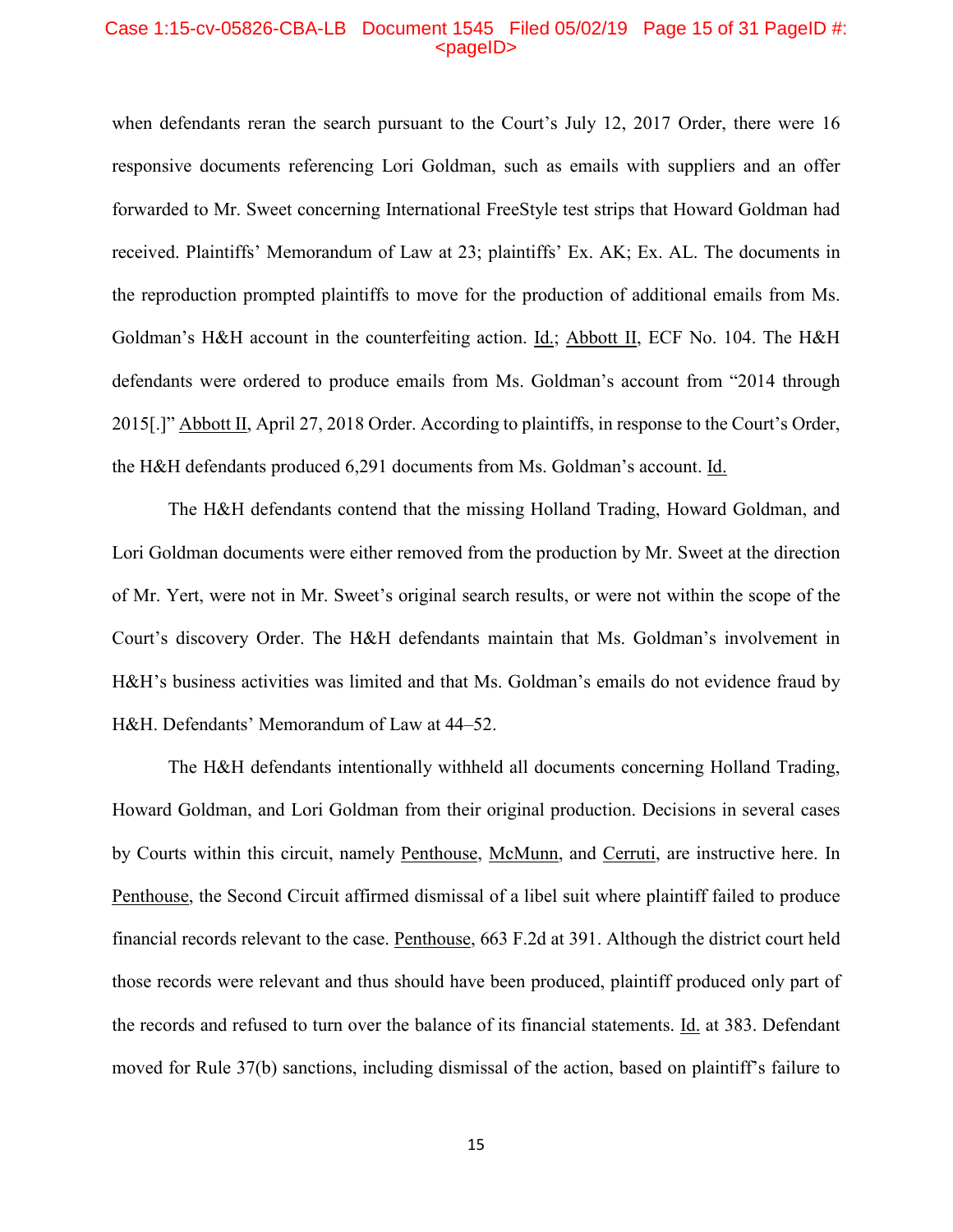## Case 1:15-cv-05826-CBA-LB Document 1545 Filed 05/02/19 Page 16 of 31 PageID #:  $<sub>pa</sub>$  $<sub>o</sub>$ </sub></sub>

comply with the Court's production order. The Second Circuit observed that the district court "exercised enormous patience and conscientiousness" before imposing the sanction of dismissal. Id. at 391. The Second Circuit stated:

The financial records which Penthouse refused to furnish were relevant. Its defiance of the order climaxed a sordid pattern of prolonged and vexatious obstruction of legitimate discovery sought by Playboy, in which false testimony, material misrepresentations by [counsel] and foot-dragging were used in an effort to prevent Playboy from getting at Penthouse records that were relevant to the central issue in this case, which was whether Penthouse suffered any [pecuniary] damages...

Id. at 391.

"Where justified . . . the imposition of sanctions for discovery abuse is essential to the sound administration of justice." Id. at 392. Thus, the Second Circuit affirmed the entry of default in Penthouse where there was an abundance of evidence that plaintiff disobeyed an "order to produce in full all of [their] financial statements," engaged in "prolonged and vexatious obstruction of discovery with respect to closely related and highly relevant records," gave "false testimony and representations that [financial records] did not exist," and provided the data only when "the scent had become too fresh and the trail too hot to risk further non-compliance." Id. at 376–90.

In McMunn, a terminated employee brought an ADA claim against her former employer. McMunn, 191 F. Supp. 2d at 440. The Court found that plaintiff lied during her deposition which led to the spoliation of potentially critical evidence, repeatedly lied and mislead defendants to prevent depositions of key witnesses, edited audio recordings of telephone conversations she had with various employees following her termination to strengthen her case, and engaged in a sham sale of her apartment in order to unfairly bolster her claim that her termination left her destitute and in extreme emotional distress. Id. at 446–60. The Court found that plaintiff's actions were intentional and done in bad faith, prejudiced defendants by impeding their ability to obtain relevant discovery, and constituted a pattern of misbehavior that would certainly continue and "nullify the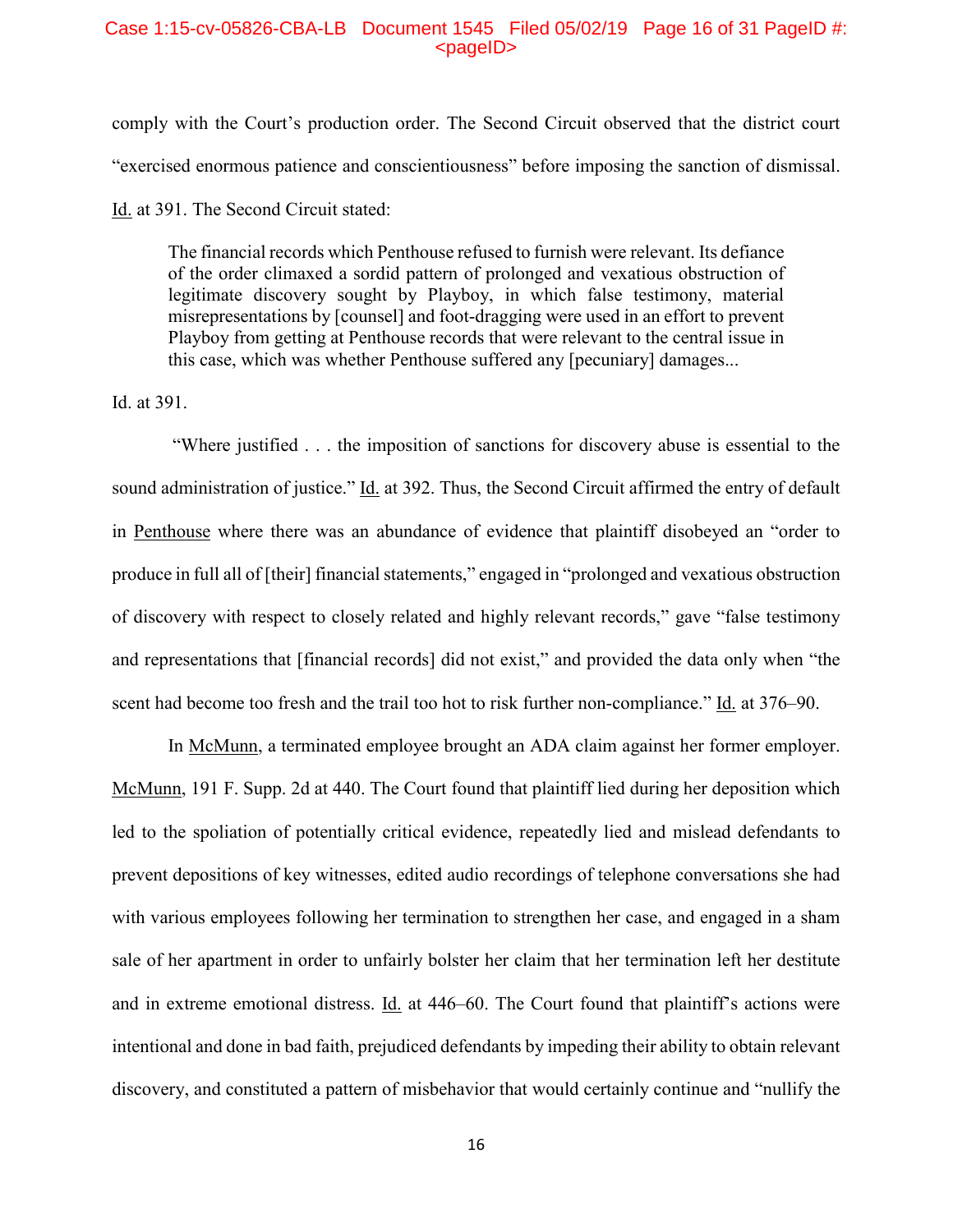## Case 1:15-cv-05826-CBA-LB Document 1545 Filed 05/02/19 Page 17 of 31 PageID #:  $<sub>pa</sub>$  $<sub>o</sub>$ </sub></sub>

chance for a fair adjudication of the merits of her claim."  $\underline{Id}$  at 461–62. Accordingly, the Court found that the harshest sanction, dismissal of the action with prejudice was appropriate. Id.

Similarly, in Cerruti 1881 S.A. v. Cerruti, Inc., 169 F.R.D. 573 (S.D.N.Y. 1996), plaintiffs moved to strike defendants' answer and counterclaims based on defendants' use of fabricated documents and false testimony to "establish their factual position in this lawsuit." Id. at 574. Plaintiffs relied upon "hard-copy printouts of sales records kept on computer disk[s]," which contained several inaccuracies that were the subject of inconsistent testimony by defendants' principal, who claimed that the inaccuracies related to a "computer disk error" in transferring the records from the computer hard drive to a removable hard disk. Id. at 576–78. The court appointed an expert who examined the hard disk and the source computer. Id. at 582. The expert found that random numbers were manually inserted into the data in the hard disk and that despite defendants' 14,000 records, defendants produced 2,622 separate records. The court concluded that the records were fabricated, defendants' principal's testimony was designed to prevent the detection of the fabrication, and the random numbers were designed to prevent an accurate survey of customers. Id. The Court held that given the extreme and repeated abuses, proven lies, defective and fabricated records, entry of judgment for plaintiffs was warranted. Id. at 853–584.

In the instant action, defendants attempt to minimize their part in failing to produce the Holland Trading, Howard Goldman, and Lori Goldman documents. According to defendants, the cited Holland Trading documents were not within the Sweet search directed by Mr. Yert (plaintiffs' Exs. Z Bate Nos. HHW000000025-29, AA) or were removed by Mr. Sweet per Mr. Yert's instructions (plaintiffs' Ex. Z Bate Nos. HHW000005274, HHW000005588).<sup>[11](#page-16-0)</sup> Defendants' Memorandum of Law at 26–27.

<span id="page-16-0"></span><sup>&</sup>lt;sup>11</sup> The H&H defendants, in what seems to be a last-ditch effort, assert that they were not required to produce the Holland trading documents because the discovery order required H&H to produce "communications regarding the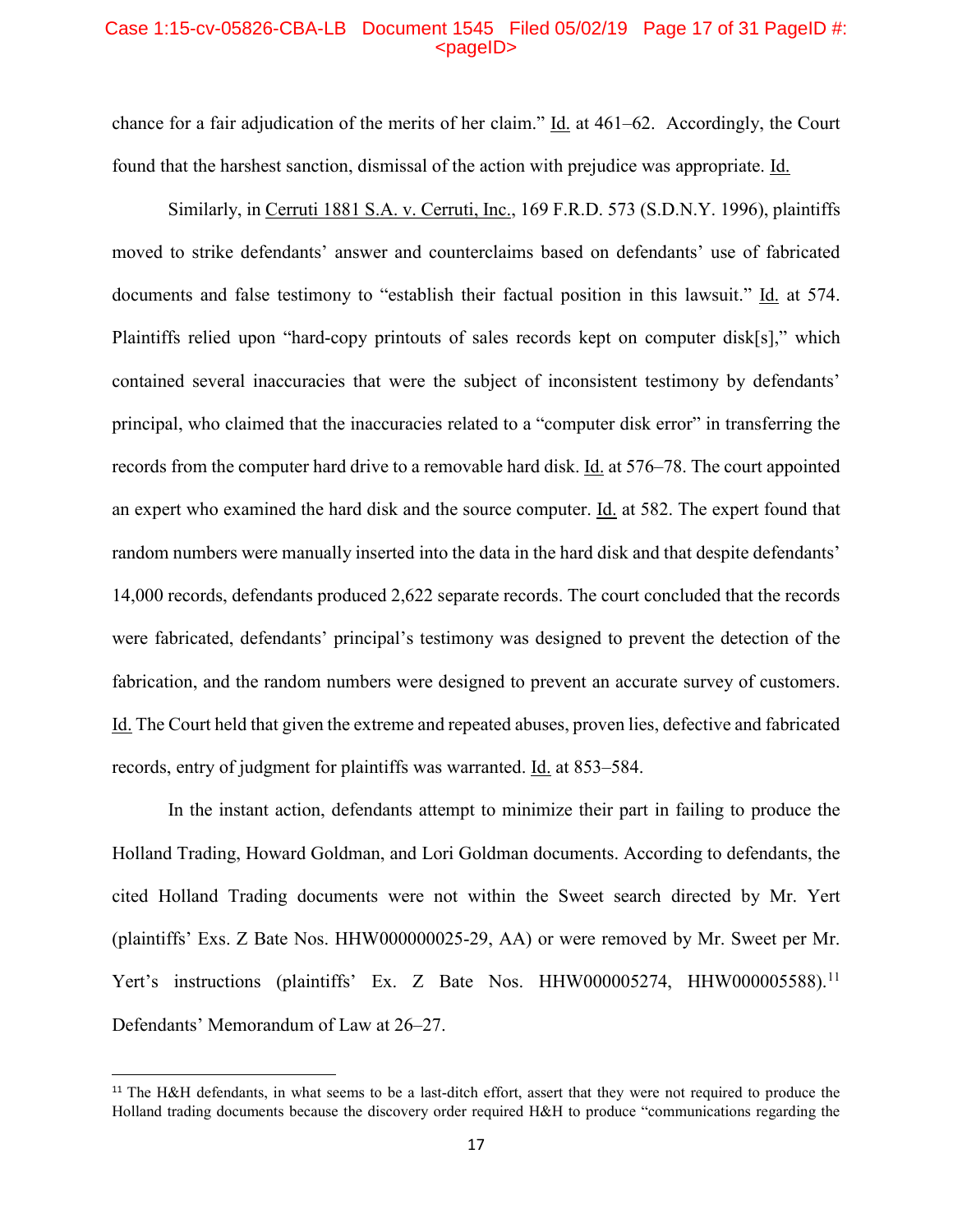### Case 1:15-cv-05826-CBA-LB Document 1545 Filed 05/02/19 Page 18 of 31 PageID #:  $<sub>pa</sub>$  $<sub>o</sub>$ </sub></sub>

Plaintiffs proffer seven Howard Goldman emails that were withheld. See plaintiffs' Exs. N, O, P, Q, V, W, X. Defendants, again, seek to minimize their failure to produce the emails through Mr. Sweet's declaration. The H&H Defendants allege that plaintiffs' exhibits O, P, Q, V reflect "emails from David Gulas to Howard Goldman discussing business goals for coming months" which Mr. Sweet removed from the production (Sweet Decl. ¶ 10); exhibit N reflects an offer that H&H never followed up on and thus Mr. Sweet removed the document from the production per Mr. Yert's instructions (Sweet Decl. ¶ 9); and exhibits W and X were not within the search results and thus were not produced.

Likewise, no Lori Goldman documents were produced pursuant to the Court's Order despite 16 documents in the reproduction, and 6,291 total emails from Ms. Goldman's H&H email account from 2014-2015. The H&H defendants try to paint Ms. Goldman as a housewife who dropped in and out of the office with little to no responsibilities within the company. However, the record suggests otherwise.<sup>[12](#page-17-0)</sup> While many of the Lori Goldman emails do not specifically involve the buying and selling of diabetic test strips, other emails do and should have been produced in defendants' original production. See plaintiffs' Exs. AK, AL. The H&H defendants, however, through Mr. Sweet's declaration assert that Exhibit AK (an email to Lori Goldman about open unpaid invoices of FreeStyle strips) was not captured in the original Sweet search results, and Exhibit AL (an email to Ms. Goldman from a representative of Veenak International regarding an offer for test strips that the representative wanted to make sure Mr. Goldman saw) represents an

 $\overline{\phantom{a}}$ 

purchase and sale of International FreeStyle Test Strips for the year of 2014." Id. at 38. According to the H&H defendants, the Holland Trading documents in 2014 concerned a transaction that was not consummated. Id. Lastly, the H&H defendants argue that Mr. Yert's instructions regarding the Court's Order was privileged and could not be revealed "until the Court's Order on the Crime-fraud motion<sup>[1]</sup> Id. at 26.

<span id="page-17-0"></span><sup>&</sup>lt;sup>12</sup> See plaintiffs' Exs. AK, AL, AO, AP, AQ, AT, AU, AW, AV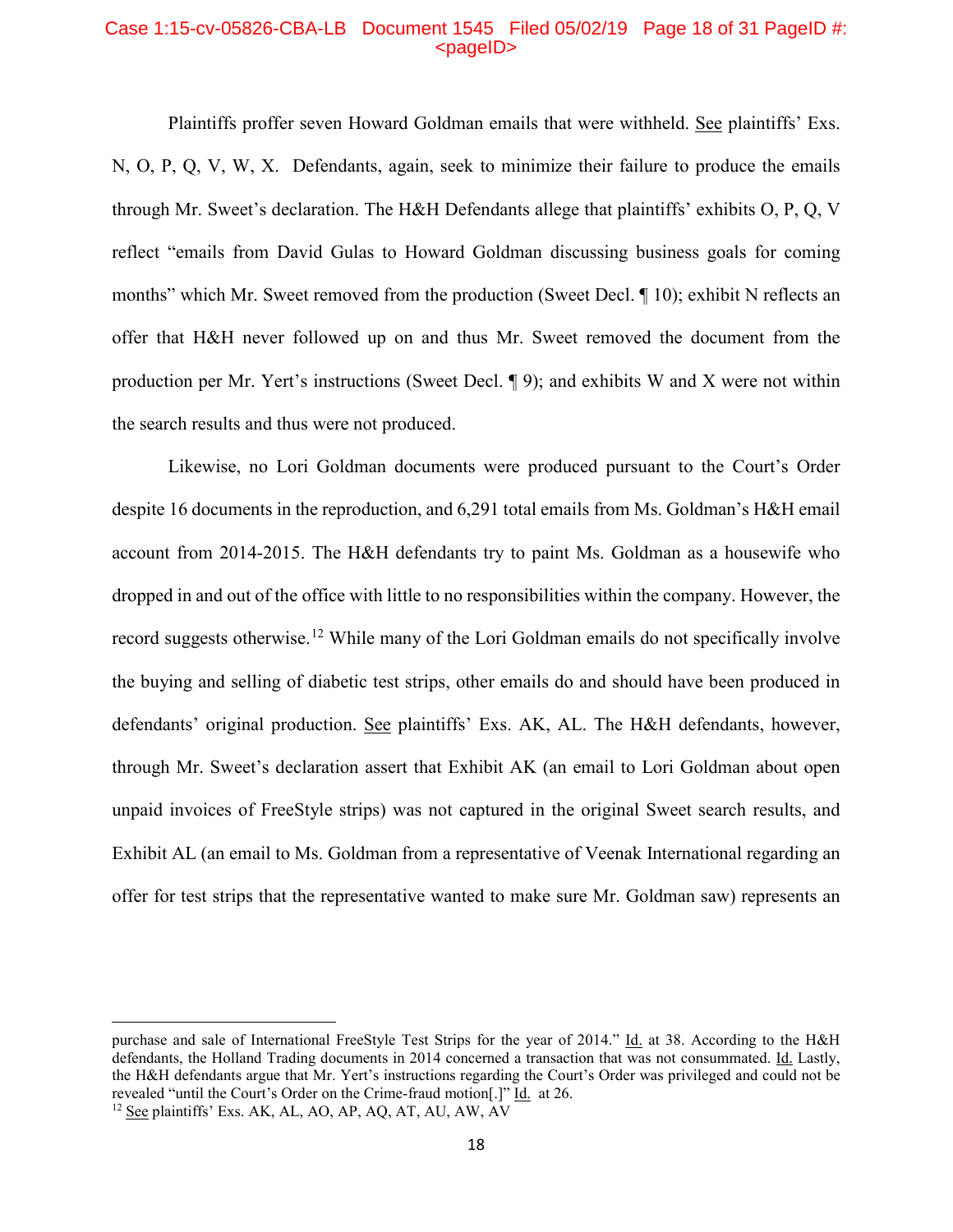# Case 1:15-cv-05826-CBA-LB Document 1545 Filed 05/02/19 Page 19 of 31 PageID #:  $<sub>pa</sub>$  $<sub>o</sub>$ </sub></sub>

offer from a company that H&H never did business with and was removed by Mr. Sweet. Defendants' Memorandum of Law at 50*.* [13](#page-18-0)

The Court first notes that defendants were ordered to produce "all formal and informal communications regarding defendants' purchases and sales of International FreeStyle test strips in 2014, including emails, text messages, purchase orders, delivery invoices, and check/wire transfers." ECF No. 963. The Court's Order did not specify that the purchases or sales must have been consummated as defendants suggest. Even if the Court credits defendants' position that it understood the Court's Order to be limited to completed sales, defendants contradict their own position by producing incomplete purchases and sales. See plaintiffs' Ex. BQ. In so far as defendants argue that they believed the Court's Order limited what needed to be produced to actual purchases or sales, their argument is belied by their own production. See Ford v. ABC, 101 F.R.D. 664, 666–668 (S.D.N.Y. 1983) (the court rejected plaintiff's position that he withheld the documents because he believed they were not responsive where the evidence contradicted plaintiff).

Moreover, the H&H defendants' account of the withheld Holland Trading, Howard Goldman, and Lori Goldman documents, again, attempts to shift the blame to Mr. Yert for their failure to produce Court ordered discovery. As discussed *supra*, defendants cannot absolve themselves of their failure to produce by blaming their former counsel. See Chevron 833 F.3d at 149–50. While defendants' effort to shift blame to Mr. Yert is unconvincing at best, even if defendants' effort could be credited, counsel's actions, even if they were found to be negligent,

 $\overline{a}$ 

<span id="page-18-0"></span><sup>&</sup>lt;sup>13</sup> The H&H defendants make much of plaintiffs' failure to move for summary judgment against Ms. Goldman; however, plaintiff's decision not to move for summary judgment against Lori Goldman has no bearing on plaintiffs' instant motion regarding fraud upon the court. Plaintiffs' instant motion requires a different showing than the motion for summary judgment; specifically, that there is clear and convincing evidence of a scheme calculated to interfere with the judicial process. Scholastic, 221 F. Supp. 2d at 439. Ms. Goldman need not be the moving force to be part of the scheme.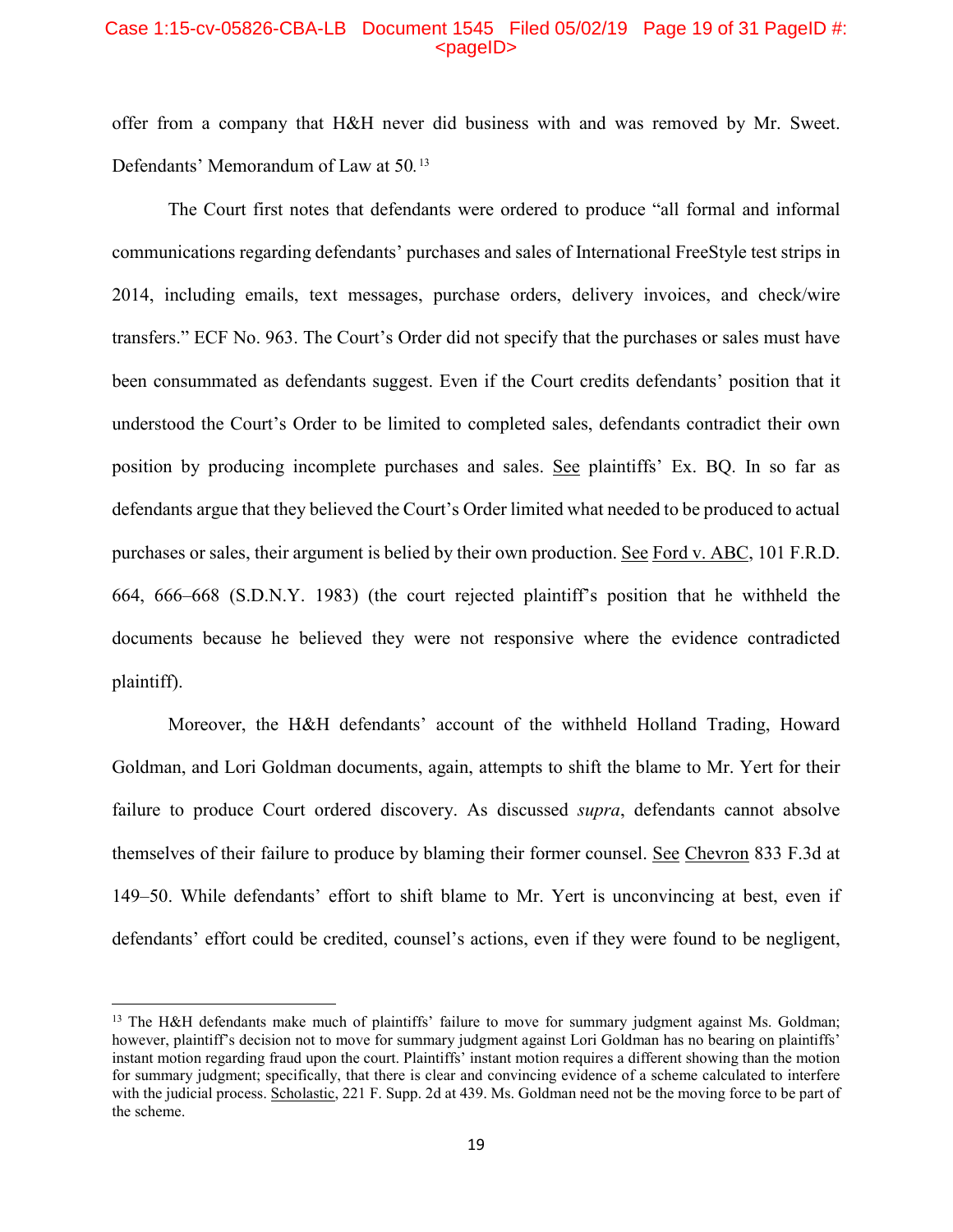# Case 1:15-cv-05826-CBA-LB Document 1545 Filed 05/02/19 Page 20 of 31 PageID #:  $<$ pageID $>$

would not shield the H&H defendants from responsibility for their bad faith conduct. In Penthouse, while recognizing that counsel's actions may have been grossly negligent, the Court upheld the District Court's dismissal of the action and stated:

[I]t is questionable whether [counsel for plaintiffs] intentionally . . . misrepresented to the court material facts with respect to the existence of the relevant . . . records. It is conceivable that [counsel] was misled by his client. However, the record does support . . . [the] finding that [counsel] . . . was grossly negligent in not pursuing the matter more diligently to ascertain the facts from his client.

[Penthouse](https://1.next.westlaw.com/Link/Document/FullText?findType=Y&serNum=1981146502&pubNum=350&originatingDoc=Ideaa5b4053b611d9b17ee4cdc604a702&refType=RP&fi=co_pp_sp_350_388&originationContext=document&transitionType=DocumentItem&contextData=(sc.Keycite)#co_pp_sp_350_388) 663 F.2d at 388.

See also McMunn, 191 F. Supp. 2d at 451 (finding plaintiff's attempts to blame her former attorney "unavailing . . . as she is held accountable for the acts or omissions of her freely-chosen attorney."). Furthermore, the H&H defendants never objected to production of these documents on the basis of any privilege. The H&H defendants' entirely new attorney-client privilege argument falls flat based on the record. The H&H defendants consistently proffered that no documents were intentionally withheld. At the July 11, 2017 conference, defendants' former counsel stated:

We [Cooley LLP] have in the days that we've been looking into this not seen evidence of deliberate withholding. What we have seen is a variety of ways in which the collection process left gaps and I can't tell the Court definitively one way or the other exactly what all those gaps are because we're still doing it and I don't want to represent something that's wrong but there were domain names that were not properly searched because they were stored as old domain names. Whether that explains the large gaps completely, I can't tell you but I have not seen any evidence of somebody excluding something.

Plaintiffs' Ex. A (Tr. Of July 11, 2017 conference) at 66:24-67:11.

Moreover, C&G, the H&H defendants' next counsel, conducted their own internal investigation and found that outside of documents not provided due to technical errors (197 documents), no documents were intentionally withheld. See plaintiffs' Ex. BP. Even more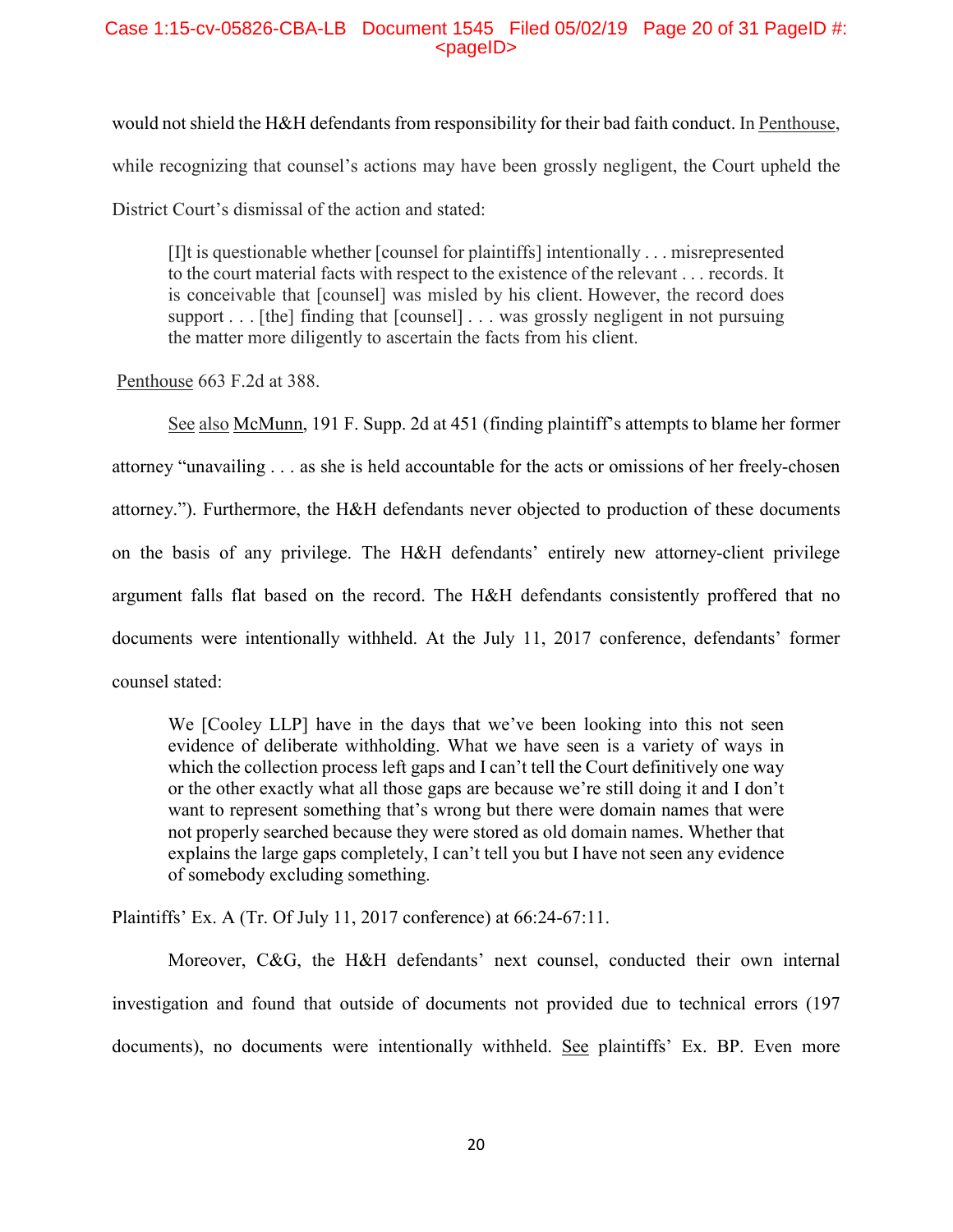# Case 1:15-cv-05826-CBA-LB Document 1545 Filed 05/02/19 Page 21 of 31 PageID #:  $<$ pageID $>$

damning is Mr. Yert's deposition testimony, which is consistent with the positions proffered by

Cooley and C&G. Mr. Yert testified as follows:

Q. At any time prior – do you recall any conversations with Mr. Sweet regarding Holland Trading documents and whether they should be included or not in the document production?

A. I don't recall any conversations with Mr. Sweet regarding Holland Trading.

Yert Dep. 54:15-55:7, June 12, 2018.

However, Mr. Sweet testified as follows:

Q. Did you remove, at any point, any documents that had the name Holland Trading in them?

A. We never purchased International FreeStyle from Holland Trading.

Q. Did you remove any documents that were to or from Holland Trading?

A. If those were in there, those would have been removed because I know that we never bought International FreeStyle from them.

Sweet Dep. 43:18-44:9, Mar. 13, 2018.

Mr. Sweet's deposition continued:

Q. And one of the reasons that a document would be pulled from that production is that it discussed a potential sale or purchase of International FreeStyle from someone who you knew, in fact, never purchased or sold International FreeStyle with H&H; right?

A. All right . . . . I don't remember the specifics of it, but I do remember [Mr. Yert] saying early on, that if we didn't do business with them, buy or sell, that that's not the documents we were looking to produce. So in the course of going through the filter, I realized that there was some people in there, only because I recognized the names, so those ones, I would flag and then I would ask him, you know, you sure these don't need to be in there, and he would say, remove them.

Q. So what – what names did you recognize as you were going through?

A. Well, one of the bigger ones that sticks out now, because of the course of the case, would have been Holland Trading.

Sweet Dep. 130:24-131:23, Mar. 13, 2018.

Mr. Sweet's declaration in opposition to the instant motion is at odds with his deposition

testimony where he testified as follows: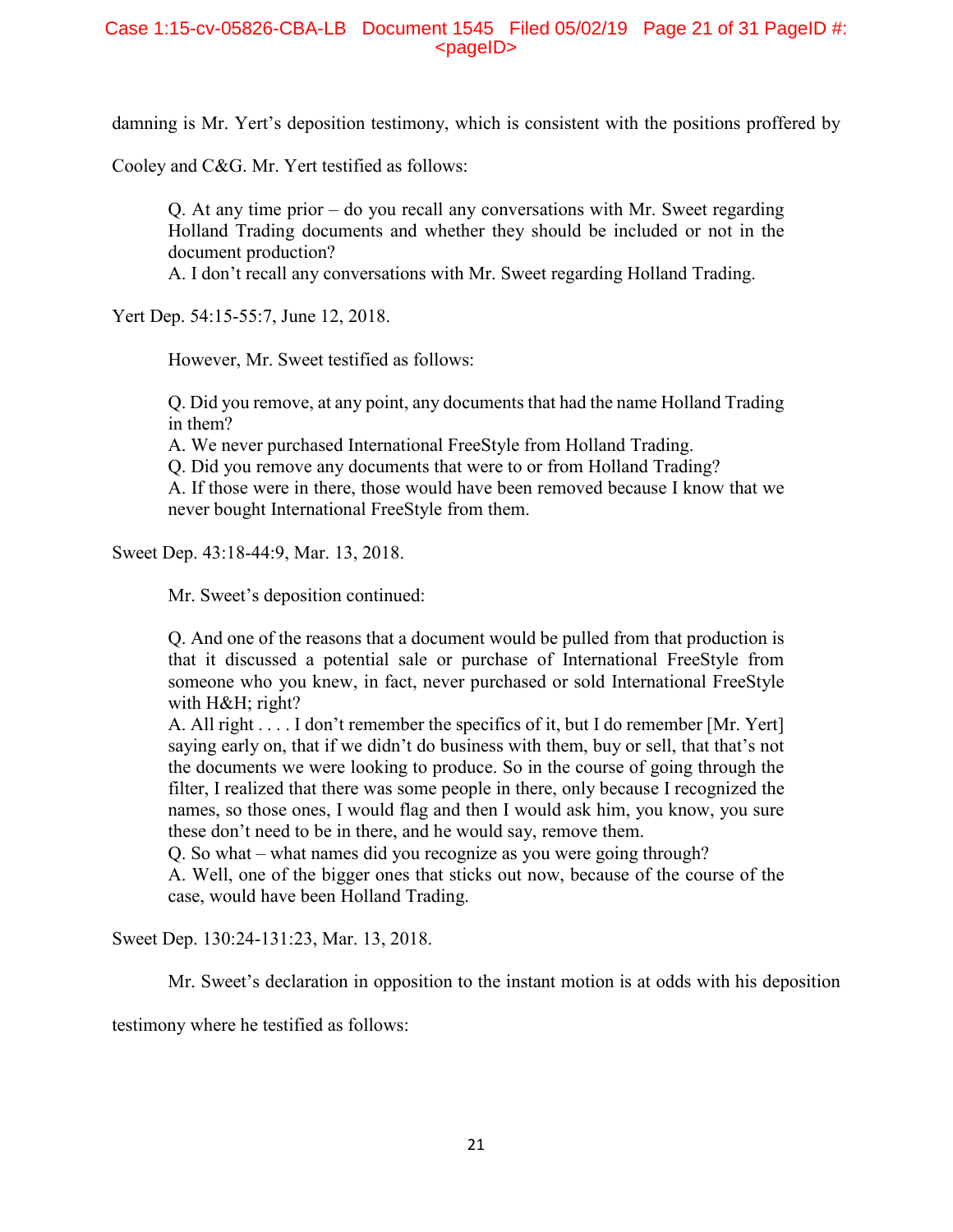# Case 1:15-cv-05826-CBA-LB Document 1545 Filed 05/02/19 Page 22 of 31 PageID #:  $<sub>pa</sub>$  $<sub>o</sub>$ </sub></sub>

Q. Was Howard Goldman one of the custodians that you left in Outlook as someone who potentially had something to do with the purchase and sale of FreeStyle test strips.

A. That's not how we did it. We said that we removed custodians that – as you call them, custodians that didn't have anything to do with the test strips.

Q. Was Howard Goldman one of the people you removed.

A. No.

Sweet Dep. 99:18-100:4, Mar. 13, 2018.

Mr. Sweet testified as follows regarding an email between David Gulas and Howard

Goldman:

Q. Okay. I take it from your testimony that this is not the type of document that you would have removed from production if you reviewed it; is that correct?

A. I don't believe so, no.

Q. Because it discusses H&H's sale of International FreeStyle, it says it right there; correct?

A. Well, because I'm seeing the two words together there, "International FreeStyle."

Q. So this would have hit your search terms, you would have expected that correct? A. That's what I would have expected, yes.

Q. And you would have not removed this email because it's an email discussing H&H's sale or purchase of International FreeStyle from 2014; correct?

A. I don't believe this email would have been removed.

Sweet Dep. 103:8-104:8, Mar. 13, 2018.

Contradicting counsel's assertions that documents were not intentionally removed, Mr.

Sweet now admits that he intentionally removed documents relating to Holland Trading, Howard Goldman, and Lori Goldman. See Sweet Decl. <sup>[1]</sup> 9–10. Moreover, despite Mr. Sweet's testimony that he wouldn't have removed the Howard Goldman document discussed above, it was removed from the original production, as was every other document referencing Howard Goldman, which could have only been removed by Mr. Sweet. The document discussed in Mr. Sweet's deposition was not one of the 197 documents identified by Mr. Pochron that Mr. Sweet using his auditor account didn't have access to, and it is undisputed that this document would have been identified by H&H's search terms "International" and "FreeStyle", yet defendants still did not produce it.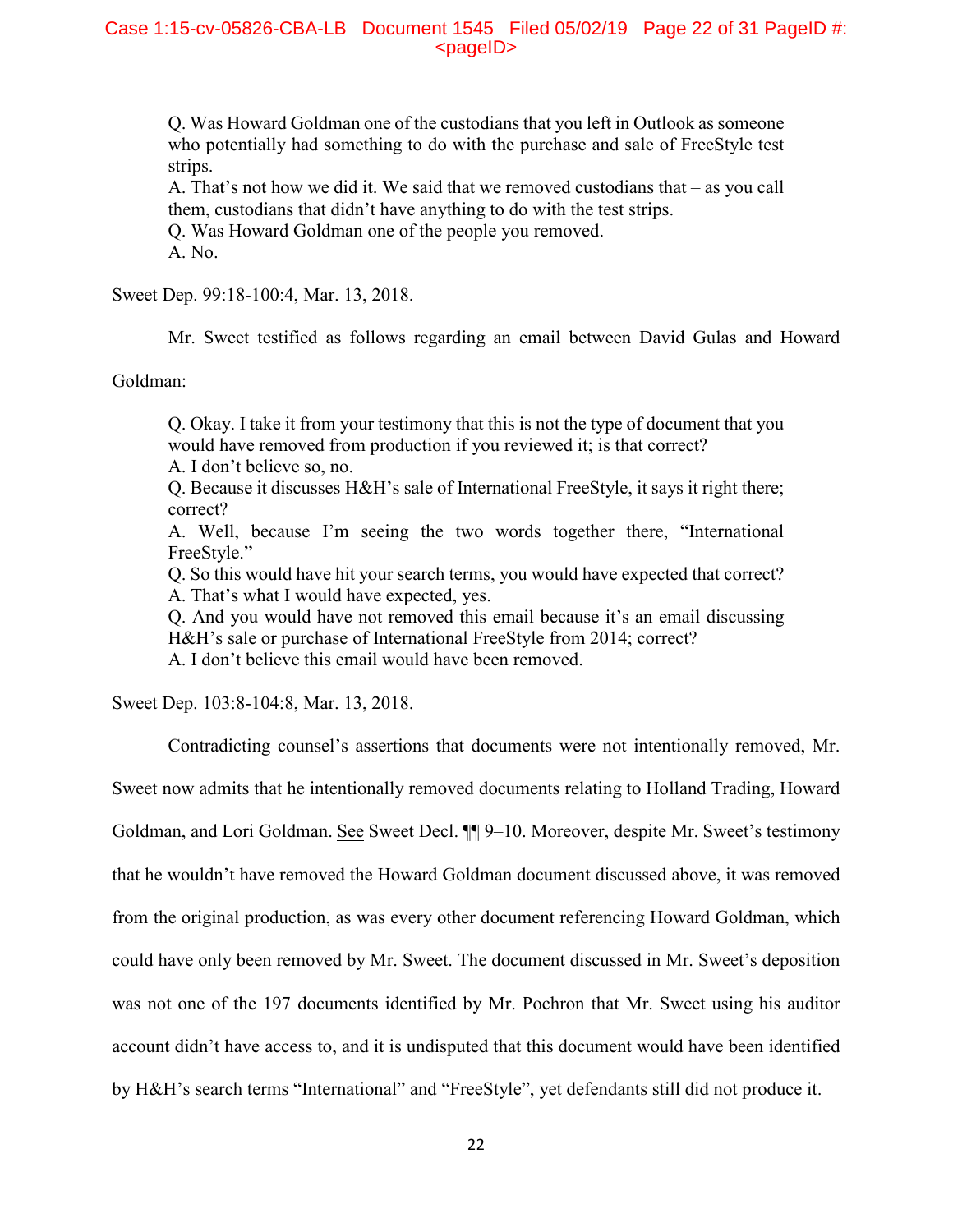## Case 1:15-cv-05826-CBA-LB Document 1545 Filed 05/02/19 Page 23 of 31 PageID #:  $<sub>pa</sub>$ gelD $>$ </sub>

Thus, the H&H defendants' explanations regarding the Holland Trading, Howard Goldman, and Lori Goldman documents continue to change as the scent "becomes too fresh and the trail too hot to risk further non-compliance." Penthouse, 663 F.2d at 389. After three different law firms asserted that the H&H defendants did not remove documents, the H&H defendants now contend that the Holland Trading, Howard Goldman, and Lori Goldman documents were either not within the Sweet search results, or when faced with a document that was clearly in the search results that went unproduced, they now say the documents were removed at the direction of Mr. Yert. The H&H defendants' position contradicts the arguments made to the Court by three of their former counsel. Mr. Sweet's testimony contradicts H&H's position throughout this litigation. Moreover, Mr. Sweet's declaration, which the H&H defendants argue accounts for many of the withheld documents, is incredible at best. Mr. Sweet states, "I am aware that during the deposition, I testified that I 'believed' [I] would not have removed such documents. But during that deposition, I was attempting to recall what was a complicated event . . . that had taken place over a year before, and in which I had no previous experience." Sweet Decl. ¶ 10.

There is no credible explanation for why the Holland Trading, Howard Goldman, and Lori Goldman documents were not produced except that the documents were willfully withheld. Defendants' explanation that there were no documents withheld, then that any documents that weren't produced were due to technical glitches, then that the documents didn't appear in Mr. Sweet's original search, then that if documents were intentionally removed, they were removed per Mr. Yert's instructions cannot all be true. The H&H defendants have always had one more excuse up their sleeve in this "series of episodes of nonfeasance," which amounts to "deliberate tactical intransigence." Cine, 602 F.2d at 1067. In light of the H&H defendants' ever-changing explanations as to the withheld documents, Mr. Sweet's inconsistent testimony, and assertions of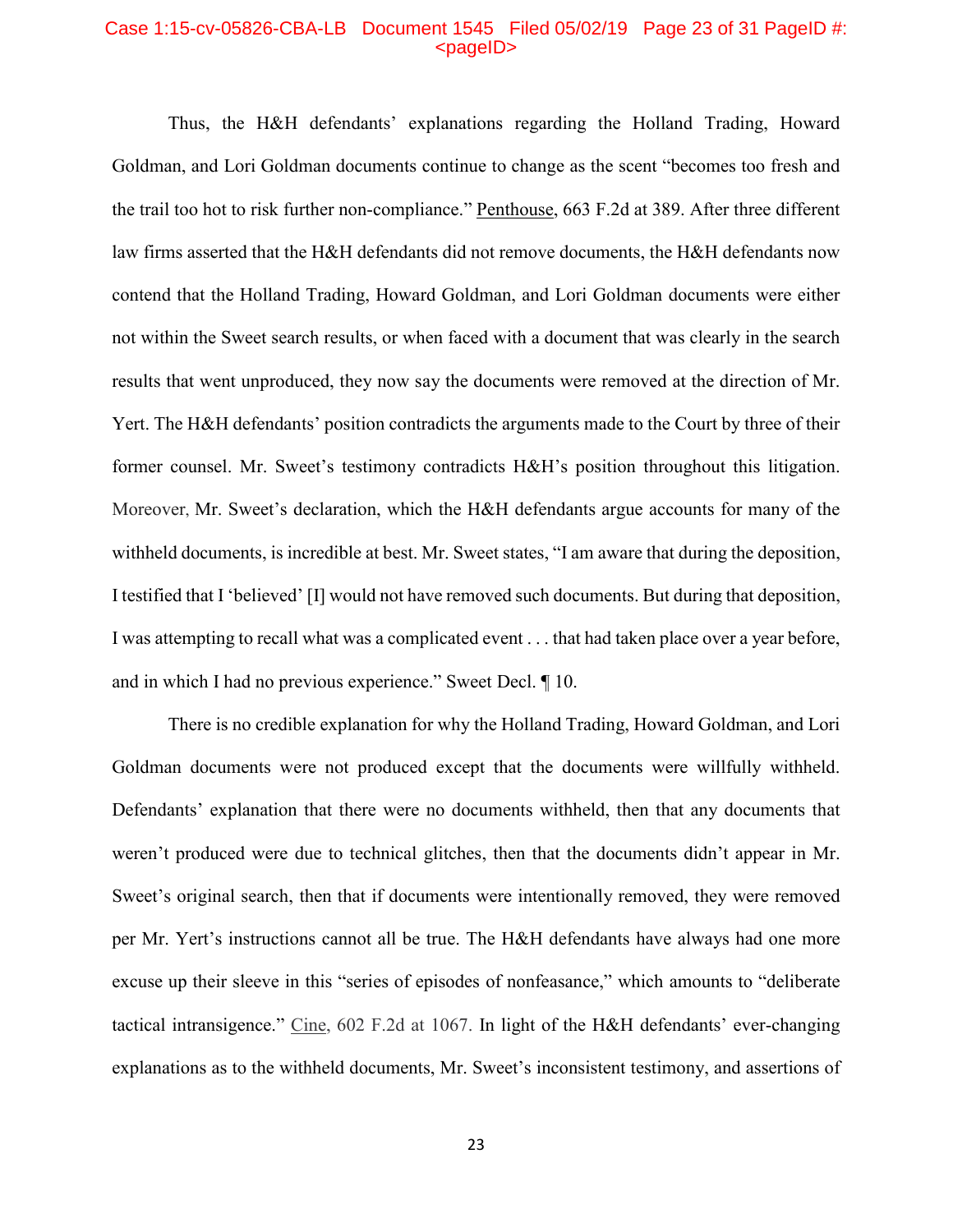# Case 1:15-cv-05826-CBA-LB Document 1545 Filed 05/02/19 Page 24 of 31 PageID #: <pageID>

former counsel, the Court finds that the H&H defendants have calculatedly attempted to manipulate the judicial process. See Penthouse, 663 F.2d 376–390 (affirming entry of default where plaintiffs disobeyed an "order to produce in full all of [their] financial statements," engaged in "prolonged and vexatious obstruction of discovery with respect to closely related and highly relevant records," and gave "false testimony and representations that [financial records] did not exist.").

# **c. The H&H Defendants' Perjured and Inconsistent Testimony**

# *David Gulas' Deposition Testimony*

Plaintiffs allege that the withheld documents freed David Gulas to commit perjury at his deposition. The Court agrees. David Gulas was the only person who bought FreeStyle test strips at H&H and was employed "for a long time, a decade plus." Gulas Dep. 198:18, April 28, 2017; Goldman Dep. 23:22-23:25, Nov. 2, 2015. Mr. Gulas' deposition is riddled with conflicting testimony. The Court need not point out every lie to find that Gulas' testimony at his deposition is sanctionable conduct. As a clear example of his bad faith, Mr. Gulas testified that he could not recall whether he ever worked with Mr. Goldman directly. Gulas Dep. 178:2-178:8, Apr. 28, 2017. Mr. Gulas' testimony is belied by monthly emails with Mr. Goldman regarding sales goals (plaintiffs' Exs. O, P, Q, V); an email where Mr. Gulas obtained Mr. Goldman's approval to purchase International FreeStyle test strips (plaintiffs' Ex. M); and less than two weeks before Mr. Gulas' deposition on April 18 and 19,  $2017$ ,  $^{14}$  $^{14}$  $^{14}$  Mr. Gulas and Mr. Goldman met with two representatives from Holland Trading. See plaintiffs' Ex. AF (an email from Mr. Gulas setting up dinner between two Holland Trading representatives, himself, and Howard Goldman).

<span id="page-23-0"></span> <sup>14</sup> Mr. Gulas' deposition took place on April 28, 2017.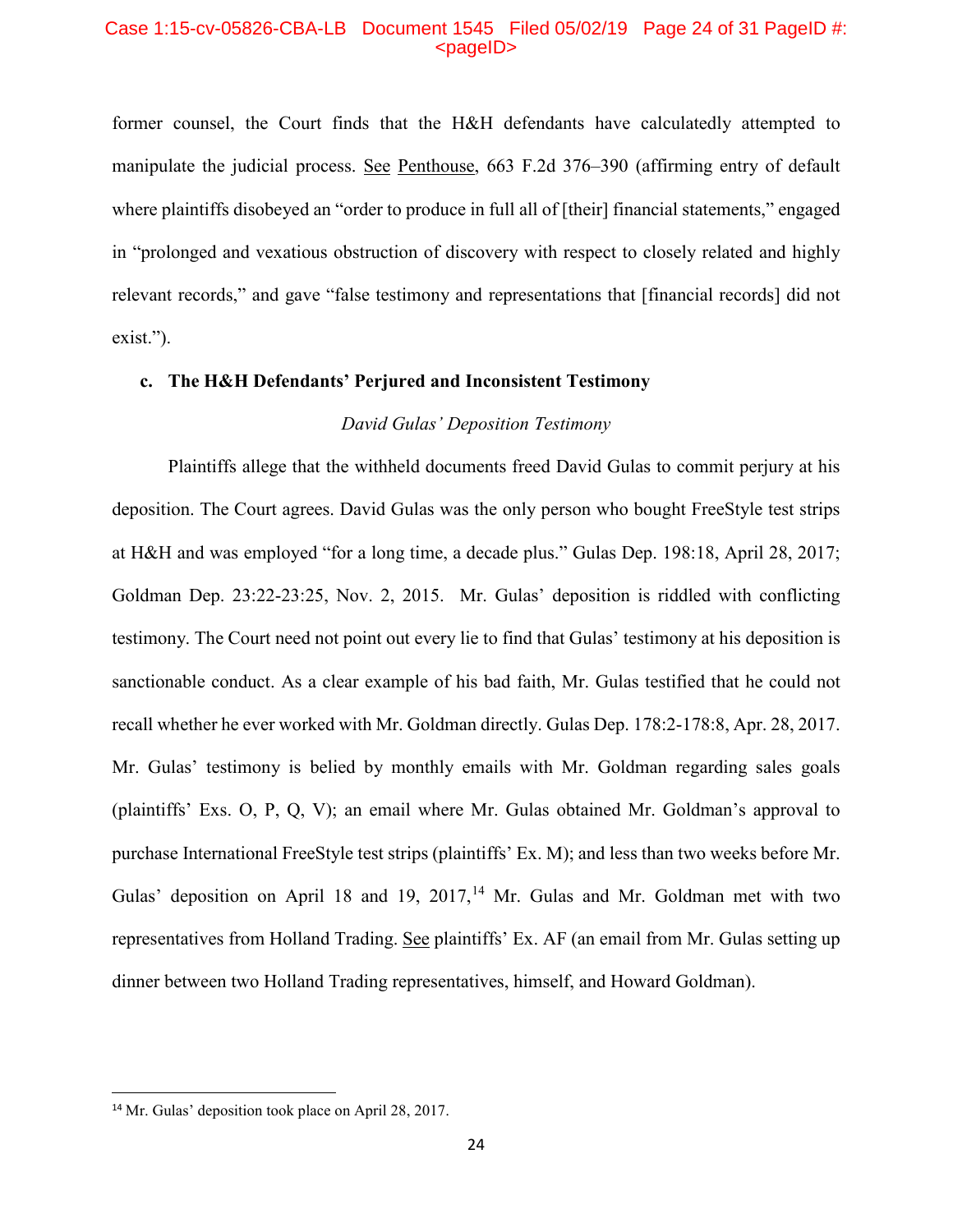## Case 1:15-cv-05826-CBA-LB Document 1545 Filed 05/02/19 Page 25 of 31 PageID #: <pageID>

Mr. Gulas further testified under oath that he could not recall who H&H had bought retail FreeStyle test strips from in the past year. Gulas Dep. 51:7-52:6, Apr. 28, 2017. Plaintiffs point out that Holland Trading was H&H's biggest supplier of FreeStyle test strips, and approximately two weeks prior to Mr. Gulas' deposition, H&H received a shipment of over 10,000 boxes of International FreeStyle test strips from Holland Trading. Plaintiffs' Memorandum of Law at 20. Moreover, seven days before Mr. Gulas' deposition, he exchanged several emails with Holland Trading. Plaintiffs' Ex. AE.

The H&H defendants argue that H&H has done business with over 200 vendors and if Mr. Gulas wanted to hide the business that they had with Holland Trading, it would have made more sense for Mr. Gulas to name some other vendor rather than to say he couldn't recall any vendor. Defendants' memorandum of Law at 41. The H&H defendants also argue that "Mr. Gulas was nervous and could not recall something when put on the spot." Id. The H&H defendants state that the monthly goals emails between Mr. Gulas and Mr. Goldman (plaintiffs' Exs. O, P, Q, V) "do not reflect oral conversations, and do not reflect [that Gulas worked] with Mr. Goldman 'directly.'" Conspicuously, the H&H defendants make no mention of Mr. Gulas and Mr. Goldman's two-day meeting with Holland Trading or Exhibit AF (discussed *supra*) in their memorandum of law.

Generally, "[p]erjury alone does not constitute fraud upon the court." Skywark, 1999 WL 1489038 at \*14, aff'd, 2000 WL 145465 at \*3 (S.D.N.Y. Feb. 9, 2000). "[N]either perjury nor nondisclosure, by itself, amounts to anything more than fraud involving injury to a single litigant," and, moreover, "'[p]erjury and fabricated evidence are evils that can and should be exposed at trial.'" Gleason v. Jandrucko, 860 F.2d 556, 560 (2d Cir. 1988). Nevertheless, perjury can be considered fraud upon the court "'when a party lies to the court and his adversary intentionally,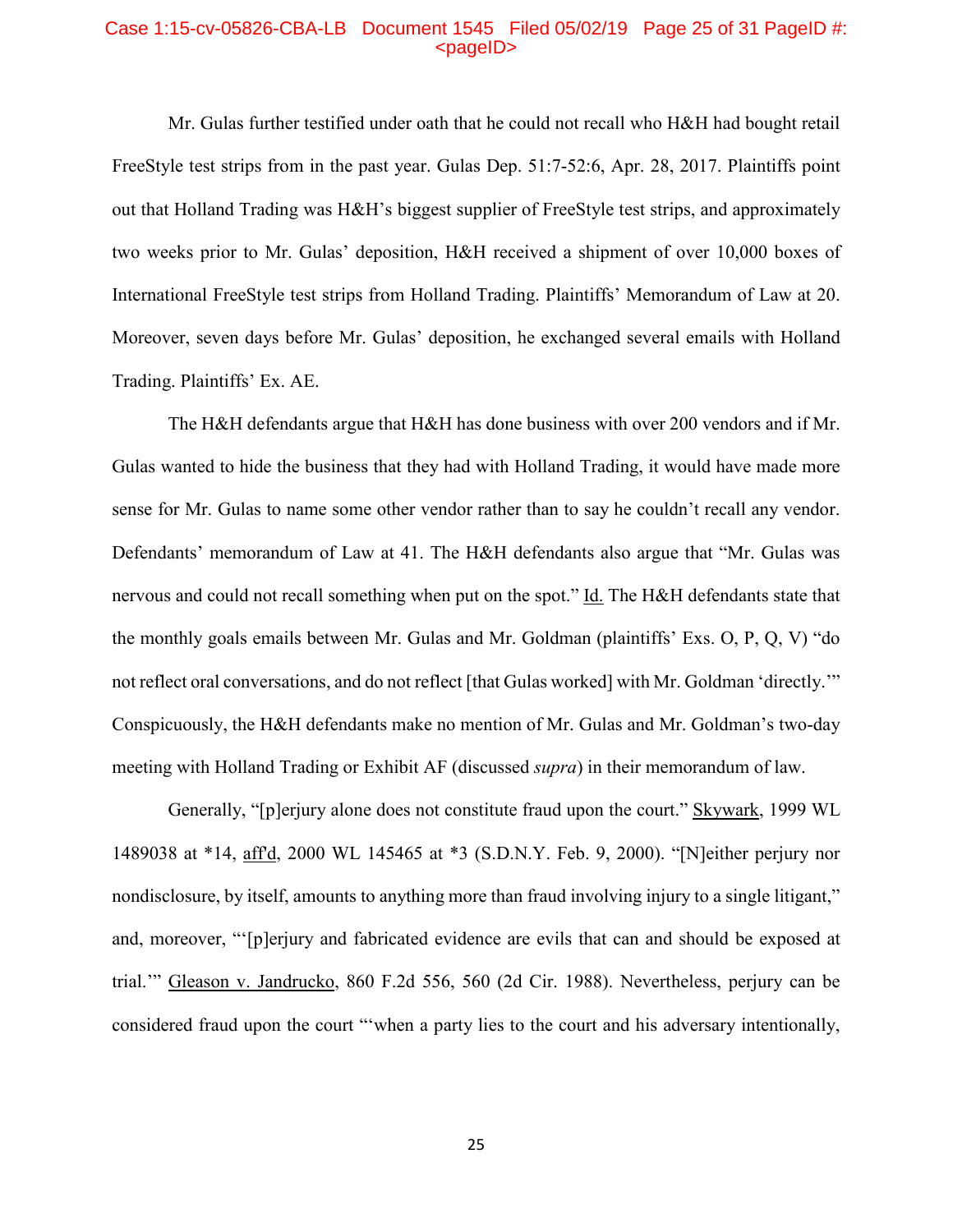# Case 1:15-cv-05826-CBA-LB Document 1545 Filed 05/02/19 Page 26 of 31 PageID #: <pageID>

repeatedly, and about issues that are central to the truth-finding process." Passlogix, Inc., 708 F. Supp. 2d at 393.

First, it is inconceivable that Mr. Gulas, H&H's diabetes test strip buyer, could not recall any vendor from whom H&H had bought retail FreeStyle test strips from in the past year. The H&H defendants, by their own assertion, state that there are over 200 vendors. It is not plausible that Mr. Gulas could not name a single vendor. Likewise, there is no explanation why Mr. Gulas would not recall Holland Trading, one of, if not H&H's biggest vendor. Moreover, the Court cannot credit the H&H defendants' argument that Mr. Gulas never worked directly with Mr. Goldman. The record demonstrates that a little more than a week before Mr. Gulas' deposition, he and Mr. Goldman had a two day in person meeting with two representatives from Holland Trading. Also, seven days before his deposition, Mr. Gulas exchanged several emails with Holland Trading. The H&H defendants' explanation that this testimony was due to Mr. Gulas' nerves has hit a nerve. The H&H defendants did not just tell one lie, but they repeatedly lied— most likely in an effort to insulate Howard Goldman. Here, as in Cerruti, defendants repeatedly lied under oath in an effort to (i) conceal their fabrication once it became apparent, (ii) establish other facts helpful to their position, and (iii) account for defendants' repeated failure to produce or locate documents. Cerruti, 169 F.R.D. at 574. Accordingly, I find that David Gulas' deposition testimony is clear and convincing evidence of a fraud upon the Court.

#### *Howard Goldman's Deposition Testimony*

Plaintiffs also argue that the H&H defendants withheld all Holland Trading and Howard Goldman documents to allow Howard Goldman to commit perjury at his deposition. Id. Like Mr. Gulas, Howard Goldman's deposition testimony is riddled with evasion, inconsistencies, and contradictions. Even on the simplest matter, Mr. Goldman could not give a straight answer.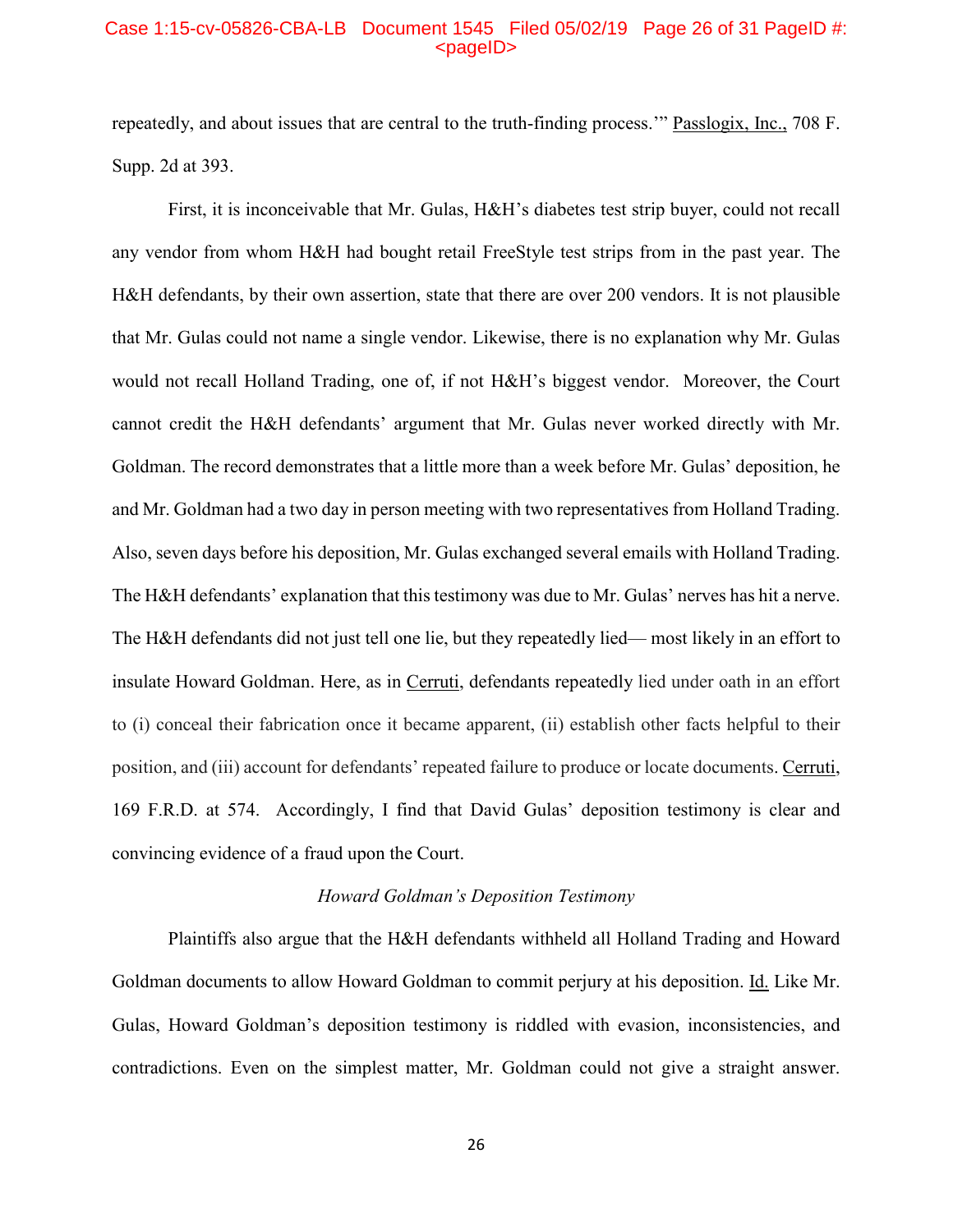## Case 1:15-cv-05826-CBA-LB Document 1545 Filed 05/02/19 Page 27 of 31 PageID #:  $<sub>pa</sub>$  $<sub>o</sub>$ </sub></sub>

Literally on the first question, Howard Goldman was asked, "Are you president of H&H." He replied, "I'm not certain of my corporate title." Plaintiffs' counsel then asked, "If you are not the president of H&H, who might be the president of H&H?" Howard Goldman replied, "Well, if— I'm not aware of anybody that would be, so I may hold that title." See Goldman Dep. 9:19-9:24, Nov. 2, 2015. Then when asked, "Who own's H&H?" Mr. Goldman replied, "I do." In fact, the record makes clear that Mr. Goldman owns one hundred percent of H&H. See Goldman Dep. 32:21-32:24, June 28, 2017. [15](#page-26-0)

Plaintiffs allege Mr. Goldman testified that he didn't have an office at H&H. Goldman Dep. 114:24-115:12, June 28, 2017. However, Mr. Gulas and Lori Goldman testified that he did. When Mr. Gulas was asked, "and how far is [Mr. Goldman's] office from your office?", he answered, "maybe 30 feet." "Ms. Goldman does your husband have an office at H&H?" Ms. Goldman answered, "Yes, he does." Lori Goldman Dep. 28:9-28:13, June 13, 2018. What Mr. Goldman actually testified was, "My office is wherever they have room for me," and "I'm the only guy that if somebody else needs an office, I will get kicked to the curb and I will find someplace else." Goldman Dep. 115:13-115:15, June 28, 2017. Plaintiffs also point out other instances where Mr. Goldman feigned ignorance: he claimed he did not know about prior law suits filed against H&H or claimed not to know his job responsibilities at H&H. See Goldman Dep. 37:15-48:23, June 28, 2017; 49:10-49:15; 152:8-153:5. While plaintiffs allege that Mr. Goldman's testimony amounts to "serial perjury", that may be a bit overstated. Mr. Goldman's testimony was certainly less than forthcoming and at times inconsistent, but his testimony alone would not warrant case

l

<span id="page-26-0"></span><sup>&</sup>lt;sup>15</sup> The Court notes that defendants' responses and objections to plaintiffs' second set of interrogatories state

<sup>&</sup>quot;[o]wnership of all shares of H&H Wholesale Holdings, Inc. were transferred from Howard Goldman to the Howard B. Goldman Living Trust on or about April 30, 2018." Defendants' Ex. 28.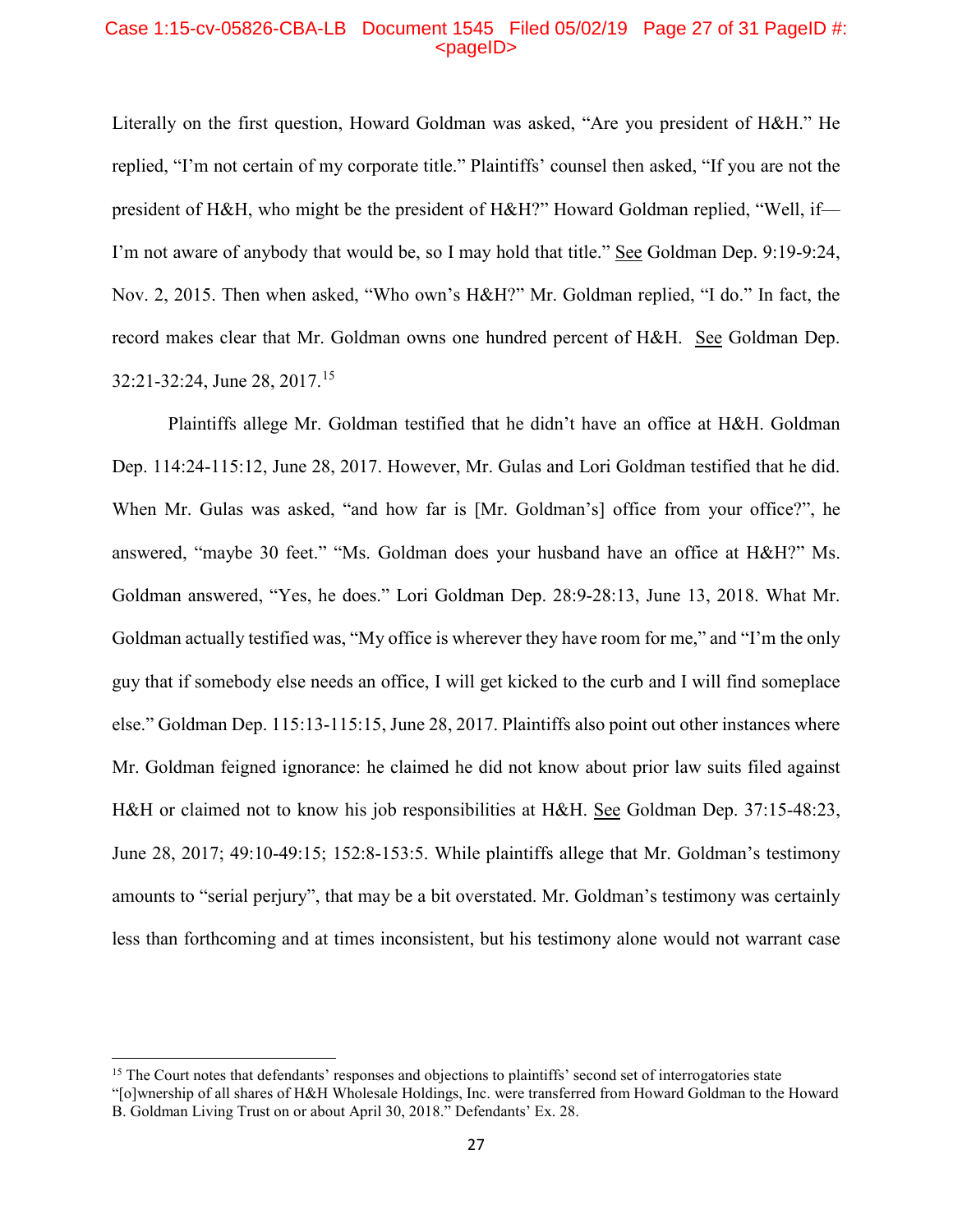### Case 1:15-cv-05826-CBA-LB Document 1545 Filed 05/02/19 Page 28 of 31 PageID #: <pageID>

ending sanctions. However, Howard Goldman's testimony cannot be considered in isolation. "[S]anctions must be weighed in light of the full record of the case." Cine., 602 F.2d at 1068.

# **III. Appropriate Sanction**

Based on the full record of the case, there is clear and convincing evidence that defendants have perpetrated a fraud upon the court. Defendants' initial conduct of formulating search terms designed to fail in deliberate disregard of the lawful orders of the Court allowed H&H to purposely withhold responsive documents, including the Holland Trading, Howard Goldman, and Lori Goldman documents. Defendants proffered inconsistent positions with three successive counsel as to why the documents were withheld. Mr. Sweet's testimony is clearly inconsistent if not perjured from his deposition to his declaration in opposition to the instant motion. Mr. Goldman's deposition testimony is evasive and self-serving at best. Finally, Mr. Gulas' deposition testimony is clearly perjured. Had plaintiffs never seized H&H's server pursuant to the Court's Order in the counterfeiting case, H&H would have gotten away with their fraud upon this Court. H&H only complied with the Court's orders and their discovery obligations when their backs were against the wall. Their email server had been seized. There was no longer an escape from responsibility for their bad faith conduct. This is, again, similar to Cerruti, where the "defendants did not withdraw the [false] documents on their own. Rather, they waited until the falsity of the documents had been detected." Cerruti.,169 F.R.D. at 583. But for being caught in a web of irrefutable evidence, H&H would have profited from their misconduct.

The Court must consider the five factors discussed earlier in considering what sanction should be imposed: (1) whether the misconduct was the product of intentional bad faith; (2) whether and to what extent the misconduct prejudiced the other party; (3) whether there is a pattern of misbehavior, rather than an isolated instance; (4) whether and when the misconduct was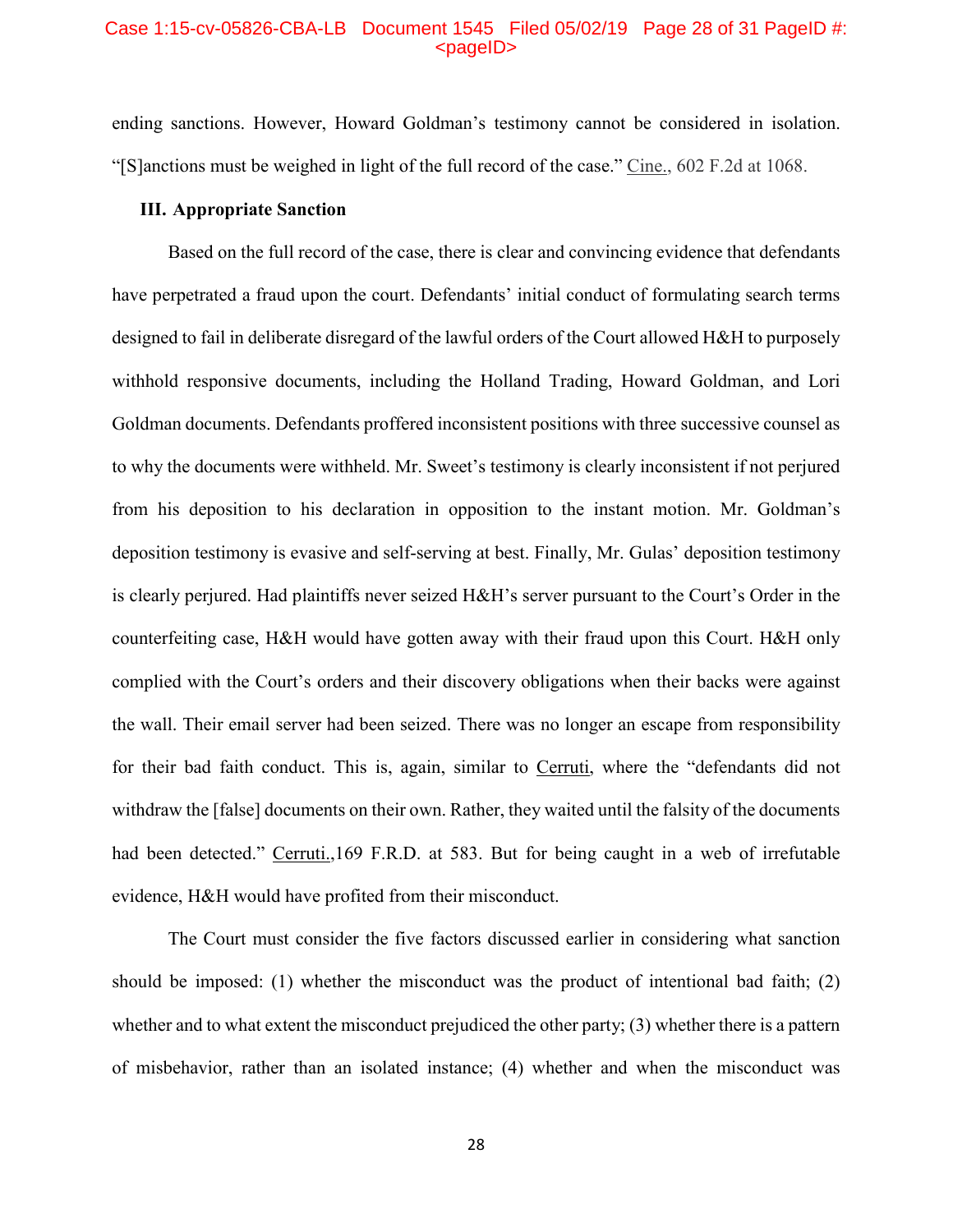## Case 1:15-cv-05826-CBA-LB Document 1545 Filed 05/02/19 Page 29 of 31 PageID #: <pageID>

corrected; and (5) whether further misconduct is likely to continue in the future. See Skywark, 1999 WL 1489038, at \*15 (collecting cases). "Bad faith can be inferred when the actions taken are 'so completely without merit as to require the conclusion that they must have been undertaken for some improper purpose.'" Schlaifer Nance & Co. v. Estate of Warhol, 194 F.3d 323, 338 (2d Cir. 1999) (quoting People of the State of New York v. Operation Rescue Nat'l, 80 F.3d 64, 72 (2d Cir. 1996).

Several factors weigh in favor of imposing a case ending sanction in this action. First, the H&H defendants' bad faith can be inferred from the H&H defendants' deliberate and strategic non-compliance with discovery, their selective withholding of responsive documents, and their perjury as well as deceptive and evasive deposition testimony. Similar to Schlaifer, the actions taken by the H&H defendants throughout discovery in this case have been completely without merit. Schlaifer, 194 F.3d at 338; See also Penthouse, 663 F.2d at 387 (inferring bad faith from the party's long-term, repeated non-compliance with court orders). Plaintiffs have clearly been prejudiced by incurring the costs for having to conduct duplicative depositions while investigating defendants' fraud upon the court. In addition, plaintiffs have had to brief and argue this motion at the same time as they were preparing a motion for summary judgment. Even after the seizure of defendants' servers, the record in this case is still riddled with inconsistent and perjured testimony. Plaintiffs' progress in this litigation was significantly impeded by defendants' discovery fraud. See Skywark 1999 WL 1489038, at \*16 ("despite the unraveling of plaintiff's scheme . . . the evidentiary record continues to be tainted, impairing the defendants' ability to mount a defense as well as the fact finder's capacity to adjudicate the case.") Moreover, as discussed *supra*, this was not an isolated instance of perjury or one withheld document, rather it was a calculated pattern of pervasive misconduct that started early on and continued even after defendants were caught red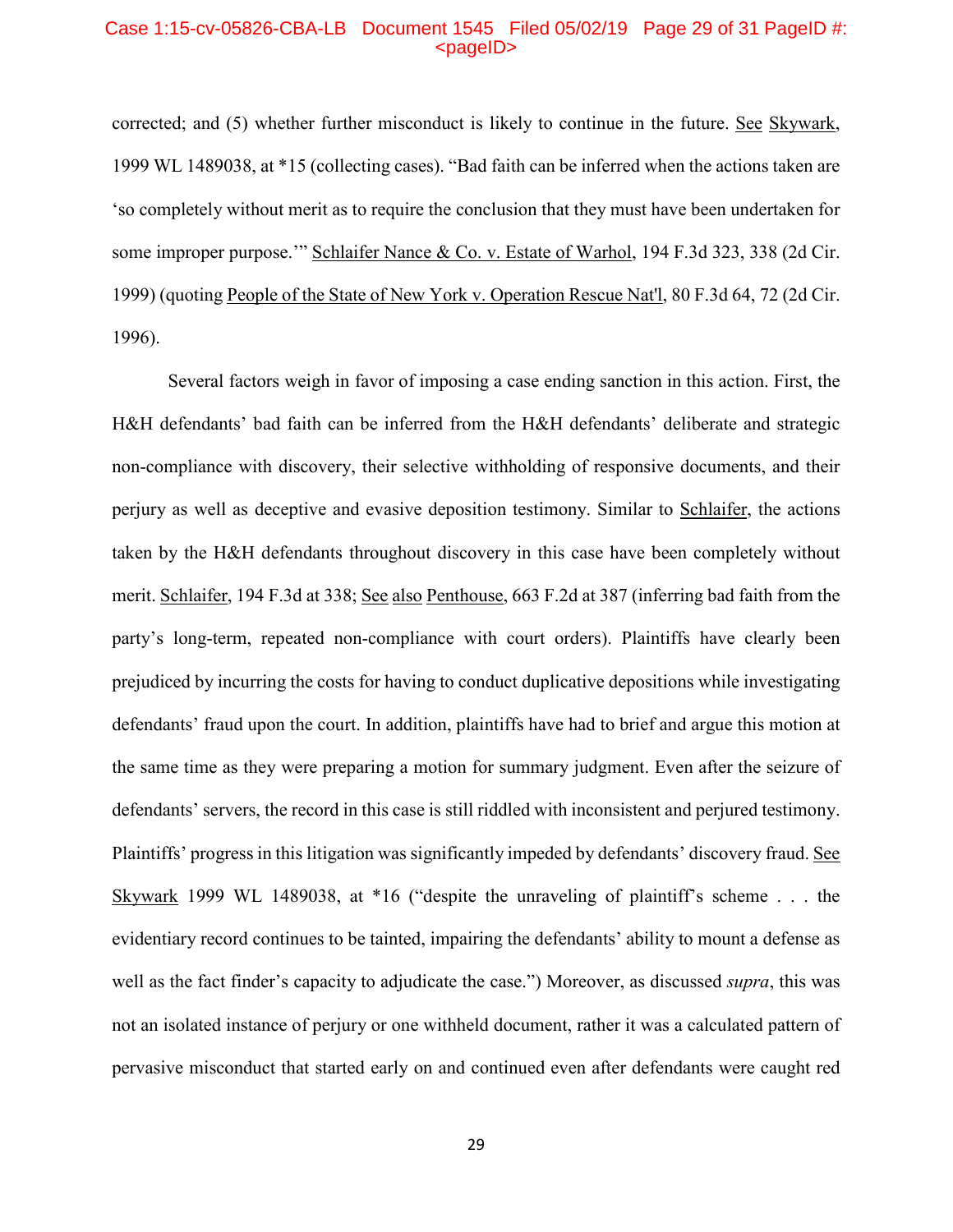# Case 1:15-cv-05826-CBA-LB Document 1545 Filed 05/02/19 Page 30 of 31 PageID #:  $<sub>pa</sub>$  $<sub>o</sub>$ </sub></sub>

handed. H&H's misconduct was egregious. The record herein when taken as a whole exposes defendants' fraud upon the court. H&H has had five different law firms represent them in this action and their current position directly contradicts prior counsels' arguments. As much as H&H seeks to lay blame on its counsel, the truth is H&H is responsible. But for the seizure of the server in Abbott II, H&H's fraud upon the court may never have come to light.

Defendants' discovery misconduct must be appropriately punished to deter such abuse of the Court's process. If the Court fails to impose an appropriate sanction, this "would encourage dilatory tactics, and compliance with discovery orders would come only when the backs of counsel and the litigants were against the wall." Cine, 602 F.2d at 1068; see also Nat'l Hockey League v. Metro. Hockey Club, Inc., 427 U.S. 639, 643 (1976) (noting that dismissal is "not merely to penalize those whose conduct may be deemed to warrant such a sanction, but to deter those who might be tempted to such conduct in the absence of such a sanction"). Thus, although the Court recognizes the strong preference for resolving disputes on the merits and not by default, this is an extreme case "because we are dealing here with repeated rather than with isolated or discrete abuses" and judgment against the offending party is the only appropriate sanction. Cerruti., 169 F.R.D. at 583; Cf. Marfia v. T.C. Ziraat Bankasi, New York Branch, 100 F.3d 243, 248–49 (2d Cir. 1996) (collecting cases).

The Court finds that the H&H defendants have committed a fraud upon the court, and that the harshest sanction is warranted. Therefore, plaintiffs' motion for sanctions should be granted and a default judgment should be entered against H&H Wholesale Services, Inc., Howard Goldman, and Lori Goldman. [16](#page-29-0)

<span id="page-29-0"></span><sup>&</sup>lt;sup>16</sup> As discussed at oral argument, it is unlikely that plaintiffs would obtain any real relief by holding only the company liable. Thus, the Court properly looks to the "people who are the active and moving force behind this case." ECF No. 1537, February 27, 2019 Oral Argument Transcript.